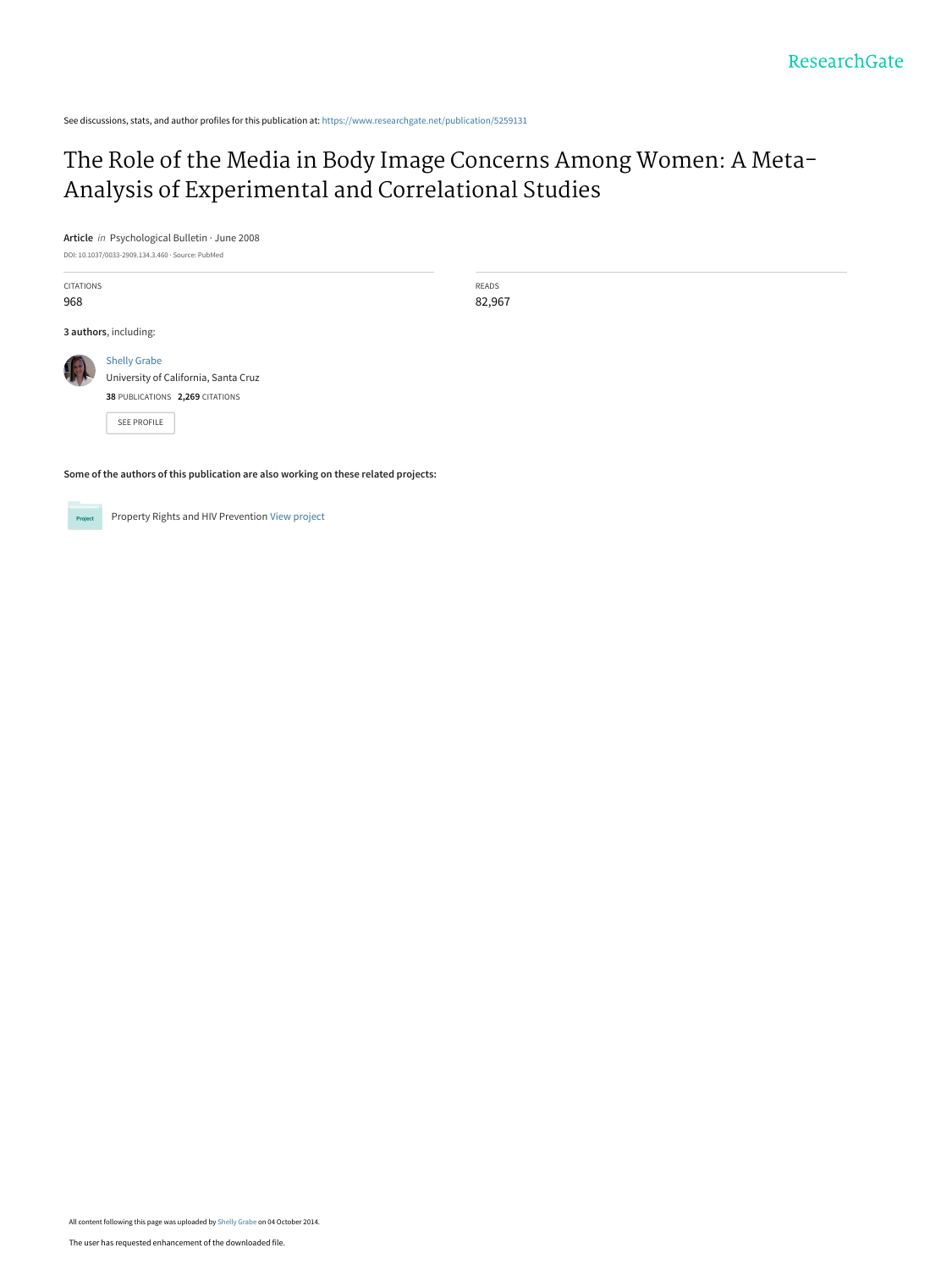# The Role of the Media in Body Image Concerns Among Women: A Meta-Analysis of Experimental and Correlational Studies

Shelly Grabe University of Wisconsin–Madison

L. Monique Ward University of Michigan

# Janet Shibley Hyde University of Wisconsin–Madison

Research suggests that exposure to mass media depicting the thin-ideal body may be linked to body image disturbance in women. This meta-analysis examined experimental and correlational studies testing the links between media exposure to women's body dissatisfaction, internalization of the thin ideal, and eating behaviors and beliefs with a sample of 77 studies that yielded 141 effect sizes. The mean effect sizes were small to moderate  $(ds = -28, -39, \text{ and } -30, \text{ respectively})$ . Effects for some outcome variables were moderated by publication year and study design. The findings support the notion that exposure to media images depicting the thin-ideal body is related to body image concerns for women.

*Keywords:* body image, media, advertising, human females, meta-analysis

Body dissatisfaction has reached normative levels among American girls and young women. Approximately 50% of girls and undergraduate women report being dissatisfied with their bodies (e.g., Bearman, Presnell, & Martinez, 2006; Monteath & McCabe, 1997). These perceptions develop relatively early, emerging among children as young as age 7 years, and appear to exist across diverse levels of body size and race (Dohnt & Tiggemann, 2006a; Grabe & Hyde, 2006). These feelings are not inconsequential; they have been linked to critical physical and mental health problems. Research from prospective and longitudinal designs has identified body dissatisfaction as one of the most consistent and robust risk factors for eating disorders such as bulimia and as a significant predictor of low self-esteem, depression, and obesity (Grabe, Hyde, & Lindberg, 2007; Johnson & Wardle, 2005; Neumark-Sztianer, Paxton, Hannan, Haines, & Story, 2006; Paxton, Neumark-Sztianer, & Hannan, 2006; Tiggemann, 2005). Thus, in many ways, body dissatisfaction has emerged as a core aspect of women's physical and mental health.

Why is it that so many girls and young women are dissatisfied with their bodies, regardless of the size? Among the many forces believed to play a role (in addition to parental messages and peer-related teasing) is the increasingly thin ideal dominating the media. Across movies, magazines, and television programs, thinness is consistently emphasized and rewarded for women (e.g., Fouts & Burggraf, 1999), and thin television characters are over-

460

represented while overweight characters are underrepresented (e.g., Fouts & Burggraf, 1999, 2000; Greenberg, Eastin, Hofschire, Lachlan, & Brownell, 2003). Indeed, the images of women presented in the media today are thinner than past media images of women (Silverstein, Perdue, Peterson, & Kelly, 1986), thinner than the actual female population (e.g. Fouts & Burggraf, 1999, 2000), and often thinner than the criteria for anorexia (Wiseman, Gray, Moismann, & Ahrens, 1992). This ideal is pervasive, with fashion models, cartoon characters, movie and television actresses, *Playboy* centerfolds, and Miss America Pageant winners all having become increasingly thinner over the past decades (Garner, Garfinkel, Schwartz, & Thompson, 1980; Klein & Shiffman, 2005; Morris, Cooper, & Cooper, 1989; Silverstein et al., 1986; Spitzer, Henderson, & Zivian, 1999). Thus, media aimed at girls, adolescents, and young women are replete with extremely thin models that portray an ideal that is unattainable to most.

According to communications theories, repeated exposure to media content leads viewers to begin to accept media portrayals as representations of reality (e.g., cultivation theory: Gerbner, Gross, & Morgan, 2002; social learning theory: J. D. Brown, 2002). In this case, it is believed that the media's consistent depiction of a thin ideal leads women to see this ideal as normative, expected, and central to attractiveness. However, because media presentations of women's bodies are so skewed, showcasing an ideal that is out of reach to most, adopting this reality may lead to decreased satisfaction with one's own body (e.g., Levine & Harrison, 2004) and to behaviors aimed at meeting this ideal, behaviors such as dieting, bingeing and purging, and skipping meals. A growing body of research has begun to investigate these claims, testing how both laboratory and natural exposure to the thin ideal shapes young women's internalization of this ideal, body dissatisfaction, and disordered eating. Research in this area has produced more than 100 studies whose findings not only demonstrate the proposed links but also provide evidence that body image disturbance prospectively predicts eating pathology (e.g., Stice & Shaw, 2002)

Shelly Grabe and Janet Shibley Hyde, Department of Psychology, University of Wisconsin–Madison; L. Monique Ward, Department of Psychology, University of Michigan.

This research was sponsored in part by National Institutes of Health Grant F32MH7197102 to Shelly Grabe.

Correspondence concerning this article should be addressed to Shelly Grabe, Department of Psychology, University of Wisconsin–Madison, 1202 West Johnson Street, Madison, WI 53706. E-mail: grabe@wisc.edu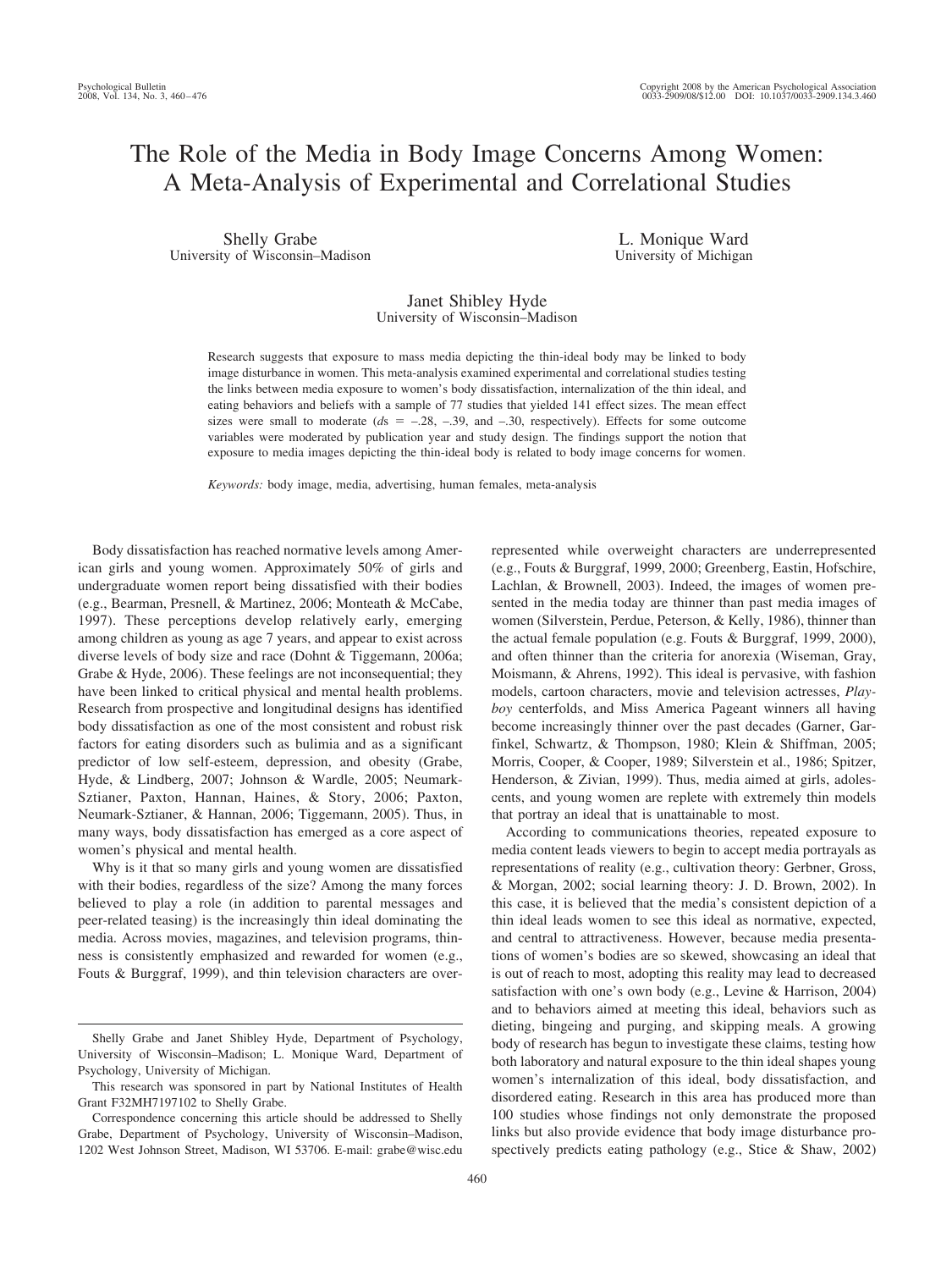and that treatment interventions aimed at reducing body image disturbance can produce reductions in bulimic pathology (e.g., Bearman, Stice, & Chase, 2003). Thus, in the following review we focus on body image dissatisfaction and related concerns, among which we include behaviors and beliefs about eating and dieting.

The majority of studies examining connections between media use and women's body image and related issues have been experimental laboratory studies that examine whether exposure to thinideal media increases body dissatisfaction or related concerns in the short term (e.g., Tiggemann & Slater, 2003). These types of designs, in which participants are randomly assigned to conditions, are often believed to offer the most conclusive evidence regarding media effects on psychological outcomes (C. A. Anderson et al., 2003). However, although experiments of this type contribute significantly to our understanding of media effects on body image and related concerns, they also include a level of artificiality that limits their external validity. As such, findings from laboratory studies may be especially valuable when they are combined with results obtained from naturalistic, correlational studies in which participants report their actual media use. However, findings from these correlational surveys are also limited in that they cannot indicate whether thin-ideal media cause negative body image outcomes, whether women with poor body image are drawn to thin-ideal media, or whether some other factor creates both conditions. Neither method, then, provides unequivocal findings regarding the role of the media in women's body image concerns. The combination of the two, however, can provide converging evidence. Although longitudinal and prospective studies can enhance confidence in the conclusions drawn, this area of research is relatively new, and therefore, the number of such studies is small. As a result, what follows is a review of the experimental and correlational research examining the link between media use and women's body image and related concerns.

## Experimental Research

The majority of studies in this area have used experimental methods to test whether women feel worse about their bodies after exposure to thin media models than after exposure to other types of images (e.g., Dittmar & Howard, 2004). In a typical experiment, women are shown a series of magazine or television advertisements that contain either images of the thin-ideal body (experimental condition) or images that are considered neutral (e.g., furniture; control condition). Following the experimental manipulation, respondents are asked to complete assessments of bodyimage-related constructs. Although experiment-based media exposure cannot approximate the massive bombardment that occurs naturally, a particular strength of this method is the potential for causal inferences regarding the nature of the relation between the media manipulation and women's body image.

Using this paradigm, body-image researchers have repeatedly shown that women who view thin-ideal images in the lab experience lower body satisfaction than do women who view neutral images (e.g., Birkeland, Thompson, & Herbozo, 2005). For example, findings among both adolescent and adult women indicate that participants who viewed magazine ads featuring the thin-ideal body type reported significantly greater body dissatisfaction than did those who viewed neutral ads (e.g., Halliwell & Dittmar, 2004). Similar findings have been demonstrated with televised media. For example, exposure to television commercials that feature the thin-ideal image (as opposed to average-weight women or nonappearance-related content) increases women's body dissatisfaction (e.g., Hargreaves & Tiggemann, 2004) and eating disorder symptomatology (e.g., Strahan, 2003). Similar results have been obtained after the viewing of music videos (Tiggemann & Slater, 2003). Thus, a growing body of experimental research indicates that exposure to thin-ideal models leads to increased body dissatisfaction and eating disorder symptomatology.

Other research, however, suggests that this is not invariably the case and that experimental effects of exposure to the thin ideal are not universal. First, certain factors make some women more vulnerable than others to the effects of media exposure (e.g., acceptance of societal attitudes toward female attractiveness; Heinberg & Thompson, 1995). For example, it has been demonstrated that prior levels of body dissatisfaction moderate women's responses to media images such that women who are initially dissatisfied with their bodies are most sensitive to the adverse effects of media exposure (Posavac, Posavac, & Posavac, 1998). Second, other studies have found little to no immediate effect of thin-ideal media portrayals on women's body image or related concerns (e.g., Halliwell, Dittmar, & Howe, 2005). Similarly, null effects have been reported for exposure to thin-ideal ads and adolescent girls' self-reported physical attractiveness (Martin & Kennedy, 1993), adult women's body satisfaction (Irving, 1990), and endorsement of dieting attitudes and behaviors (Thornton & Maurice, 1997). Third, a few studies have reported that media exposure is negatively related to dissatisfaction—in other words, after viewing appearance-focused stimuli, women's dissatisfaction decreased (e.g., Coolican, 1999; Cusumano & Thompson, 1997). Overall, however, many well-controlled, randomized experiments have demonstrated an effect of the thin-ideal media on women's body image and related concerns in samples of varying ages with a number of different outcome measures. Although some null or conditional outcomes emerge, the majority of evidence from these experiments indicates that brief exposure to media images depicting the thin-ideal body often leads to short-term adverse outcomes in women's body image and related concerns.

## Correlational Research

The second set of studies in this research area uses naturalistic, correlational data to investigate the relationship between women's media consumption and their body dissatisfaction and related issues (e.g., Bissell & Zhou, 2004; Jones, Vigfusdottir, & Lee, 2004). Here, findings indicate that more frequent exposure to fashion magazines or to television programming featuring the thin-ideal body type is associated with higher levels of body dissatisfaction and eating disorder symptomatology among girls and women (e.g., D. R. Anderson, Huston, Schmitt, Linebarger, & Wright, 2001; Bissell & Zhou, 2004; Jones et al., 2004; Morry & Staska, 2001; Sands & Wardle, 2003; Stice, Schupak-Neuberg, Shaw, & Stein, 1994; Thomsen, 2002). Similar relations have been demonstrated between generalized media use (Abramson & Valene, 1991) or music television viewing (e.g., Hofschire & Greenberg, 2001) and body image dissatisfaction.

With few exceptions, then, correlational research appears to demonstrate a positive relation between media consumption and body dissatisfaction among women (see Cusumano & Thompson,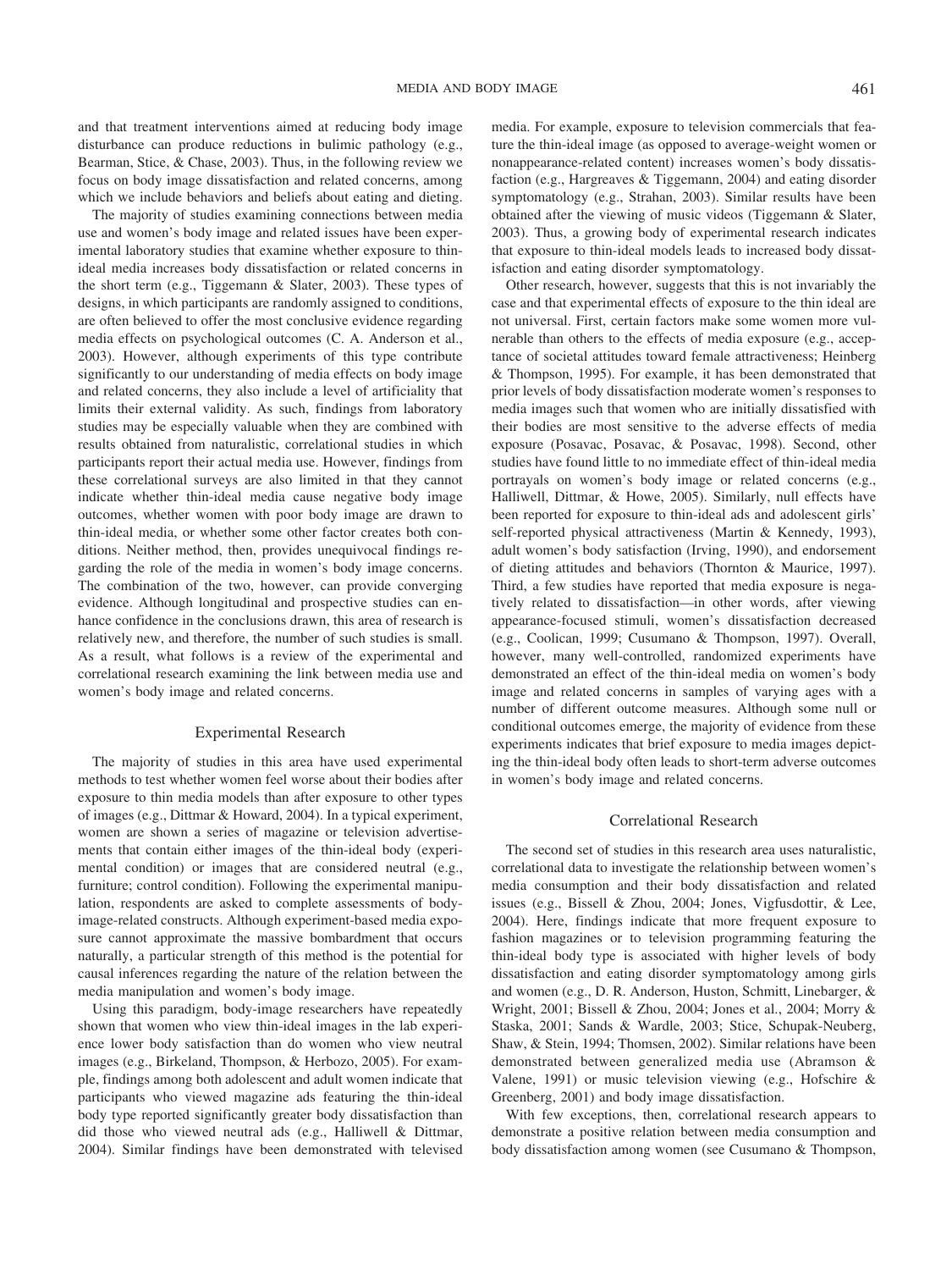1997, for an exception). These correlational studies illustrate that regular exposure to thin-ideal media is frequently associated with comparatively higher levels of negative body image outcomes. Although causal inferences cannot be drawn, these findings complement the conclusions of the experimental studies and suggest that the short-term effects found in controlled settings may be generalizable outside of the laboratory.

## Meta-Analysis

Although findings from experimental and correlational studies suggest important connections between women's media use and their body image and related concerns, significant questions remain. How strong and consistent are these links, especially given the presence of some null results? In what contexts are they most relevant? Because a close inspection of individual articles reveals use of varying stimuli, outcome measures, and methodology, a firm understanding of the association between thin-ideal media exposure and body image concerns among women is lacking. Methodological differences in measurement and design type, the presence of moderating factors, or simple random error that leads to effect sizes of varying magnitude make it difficult to draw generalizable conclusions. Meta-analytic work that allows for the quantitative combination of all relevant data can estimate the magnitude of the effects, analyze variations in study outcomes, and investigate potential moderators of the relation between media effects and body image.

Researchers have attempted to analyze this body of research with just that aim, but the conclusions are somewhat inconsistent. In one meta-analysis of 25 experimental studies investigating the effects of media exposure on female body image (including only generalized dissatisfaction measures), the authors reported an effect size of  $d = -0.31$  across all studies, indicating that women feel worse after exposure to thin images versus neutral images (Groesz, Levine, & Murnen, 2002). However, in a second meta-analysis examining a similar question, Holmstrom (2004) analyzed findings from 34 studies (mixed experimental and correlational) and reported a notably smaller effect  $(r = -.08)$ , suggesting that there is little influence of media exposure on women's body image. Because these reviews did not converge on similar findings, there remains a need to examine the issue more closely. Furthermore, neither meta-analysis reflects a comprehensive review of current research. For example, Groesz et al. (2002) included only experimental research, and of the 34 studies included in the Holmstrom review, only 9 overlapped with those in the Groesz et al. review. In addition, neither review included unpublished research, leading to concerns about the file drawer problem (i.e., studies that were conducted but never published; Rosenthal, 1979). Moreover, despite the relative recency of these meta-analyses, an updated review is warranted to reflect the rapidly growing number of articles accumulating in this area of study. Finally, although the Holmstrom review investigated four body image constructs (importance of appearance, eating pathology and restrained eating, body dissatisfaction, and endorsement of the thin ideal), the author reported an overall effect size collapsed across measures, thereby limiting our understanding of how media use may contribute differently to different outcomes.

Therefore, the current meta-analysis sought to improve upon the two previous reviews in several important ways: (a) we included a much larger sample of studies despite more stringent inclusion criteria  $(N = 77)$ ; (b) we obtained and included unpublished studies; (c) we reviewed both controlled experiments and correlational studies; and (d) we viewed body image and related concerns as multidimensional and therefore grouped our analyses on the basis of four outcomes.

# Measurement of Body Image and Eating Behaviors and Beliefs

What is perhaps the greatest challenge to drawing sound conclusions from this large and growing literature is that results may vary depending on the particular dimension of body image or related eating behavior that is being measured. Researchers have come to realize that body image concerns are multidimensional and include thoughts, feelings, and behavioral responses related to one's body (Thompson & van den Berg, 2002). Thus, in the burgeoning study of the media's thin ideal, different components of body image and related consequences such as disordered eating behaviors have gained increasing attention since the 1990s. Given this complexity, it is common for researchers to include in one study several measures of body image or related constructs. For example, researchers routinely use a body dissatisfaction measure, a disordered eating measure, and a thin-ideal internalization measure in one study (e.g., Stice, Spangler, & Agras, 2001). Some studies report consistent results across constructs (e.g., Bissell & Zhou, 2004; Dunkley, Wertheim, & Paxton, 2001; Morry & Staska, 2001), whereas others do not (e.g., Cusumano & Thompson, 1997). For example, in some experimental studies researchers report stronger media effects on internalization of the thin ideal (Jones, Vigfusdottir, & Lee, 2004) and eating disorder symptomatology (e.g., Tiggemann, 2003) than on body dissatisfaction. To complicate matters further, opposite results have been demonstrated within the same study. Hawkins, Richards, Granley, and Stein (2004) reported that exposure to thin-ideal magazine images increased body dissatisfaction and negative mood among college women but decreased internalization of the thin ideal. Thus, the combination of null results and mixed results across constructs makes it difficult to determine what construct related to body image is most strongly linked to media exposure and points to the importance of meta-analysis to sort out these findings.

In the current review we treated body image and related concerns as multidimensional and examined the effects separately for four outcomes related to body image. The first is body satisfaction/ dissatisfaction, which represents a global and subjective evaluation of one's body. Based on a review of published measures of body image satisfaction and related constructs, Thompson and van den Berg (2002) defined two additional dimensions of body image: cognitive and behavioral. The authors argued that the cognitive component of body image attempts to capture beliefs, thoughts, and attributions of body image by measuring constructs such as self-attentional focus, investment in one's appearance, and internalization of social stereotypes regarding appearance. In our review, we broke this category down further by distinguishing between (a) self-attentional focus or preoccupation with the body and self-objectification (i.e., adopting a view of oneself as an object whose value is based on appearance), which we believe to reflect more clearly a degree of dysfunctional cognitive schema, and (b) internalization of thin ideals, which we view as the adoption of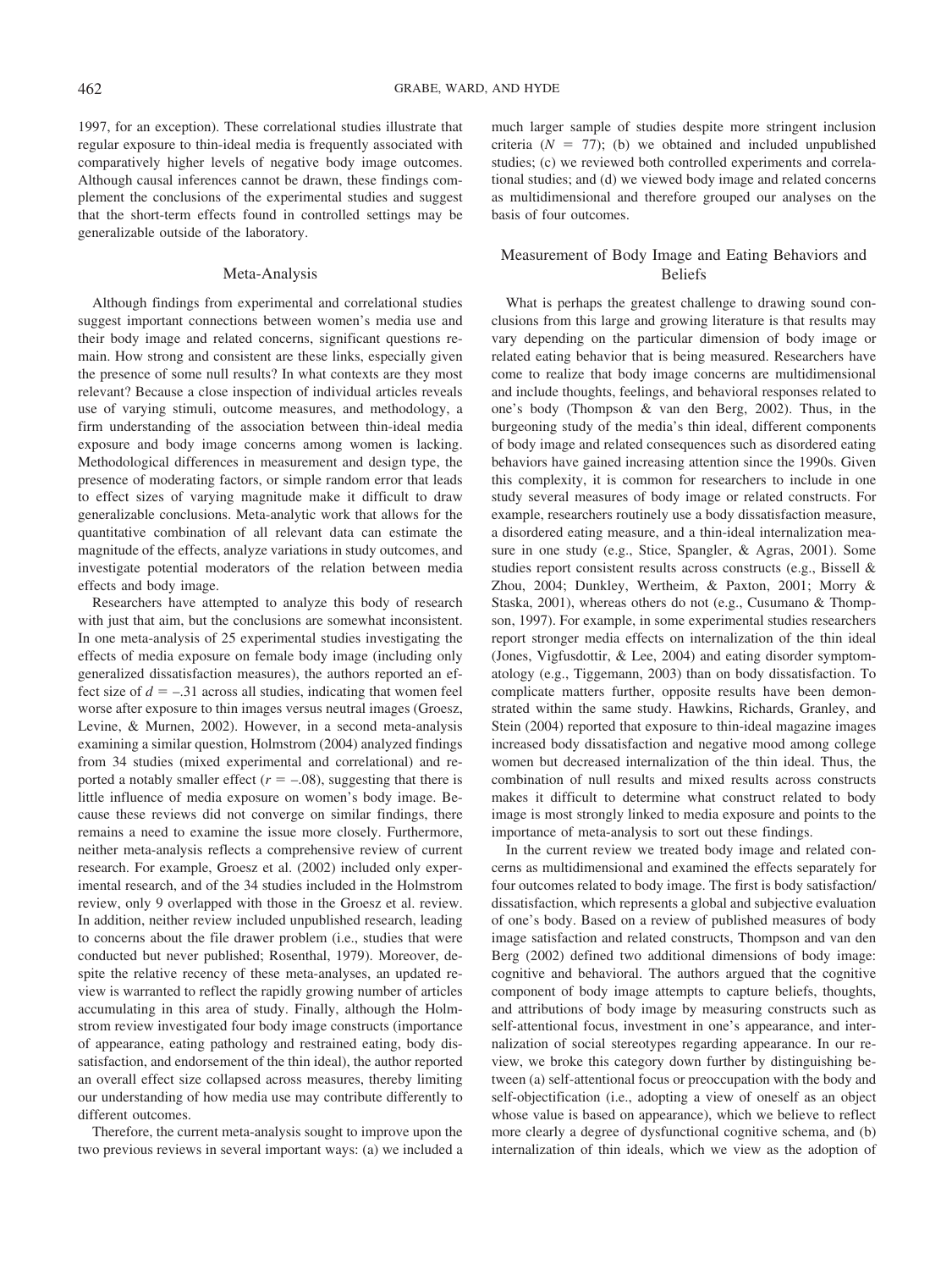sociocultural appearance ideals as a personal goal and standard. Finally, Thompson and van den Berg defined behavioral measures as those that assess participants' behaviors related to body image. Given the large literature on eating disorders, we focus specifically on behaviors related to eating but also broaden this category to include beliefs related to eating because many measures assess participants' beliefs and attitudes as well as behaviors (e.g., "Feel extremely guilty after eating").

# Method

# *Measures*

We grouped our review of the relevant studies into the following four categories of outcome variables: (a) body dissatisfaction, (b) body self-consciousness/objectification, (c) internalization of the thin ideal and drive for thinness, and (d) eating behaviors and beliefs. When a study included more than one measure within a category, effect sizes were calculated separately and then averaged in order to produce one effect size per outcome variable of interest.

In the category of body dissatisfaction we focused on measures that assess the evaluative component of body image, that is, satisfaction/dissatisfaction with the body. The following scales were classified as measures that assessed dissatisfaction with the body and were included in the current review: (a) the Visual Analogue Scales (Heinberg & Thompson, 1995), (b) the Body Dissatisfaction Subscale from the Eating Disorders Inventory (Garner, Olmsted, & Polivy, 1983); (c) the Body Satisfaction Questionnaire (Berscheid, Walster, & Bohrnstedt, 1973), (d) the Body Esteem subscale of the Body Image Scale (Conner, Martin, Silverdale, & Grogan, 1996), (e) the Physical Appearance State and Trait Anxiety Scale (Reed, Thompson, Brannick, & Sacco, 1991), (f) the Body Esteem Scale (Franzoi & Shields, 1984); (g) the Appearance Self-Esteem subscale of the Current Thoughts Scale (Heatherton & Polivy, 1991); (h) the Multidimensional Body–Self Relations Questionnaire (T. A. Brown, Cash, & Mikulka, 1990); (i) the Body Shape Questionnaire (Cooper, Taylor, Cooper, & Fairburn, 1987); (j) the Figure Rating Scales (Stunkard, Sorenson, & Schlusinger, 1983); (k) the Body Image States Scale (Cash, Fleming, Alindogan, Steadman, & Whitehead, 2002); (l) the Body Satisfaction Scale (Slade, Dewey, Newton, Brodie, & Kiemle, 1990); (m) the Body Attitudes Questionnaire (Ben-Tovim & Walker, 1991); and (n) the Body Esteem Scale (Mendelson & White, 1985). In addition to these scales, a variety of scales that were not standardized but were specifically described as measuring global body dissatisfaction were included. A total of 90 studies yielded effect sizes for body dissatisfaction.

The following scales assessed body self-consciousness or selfobjectification regarding the body and were included in the current review: (a) the Body Self-Consciousness Questionnaire (Miller, Murphy, & Buss, 1981); (b) the Self-Objectification Questionnaire (Noll & Fredrickson, 1998); and (c) the Body Surveillance Scale (McKinley & Hyde, 1996). Despite prominent theoretical analyses of these constructs, only eight studies were available to compute effect sizes for this outcome variable. Because eight studies is typically too few to warrant meta-analyses, we did not retain this category as a main outcome of interest in our final analyses.<sup>1</sup>

Measures that assess internalization of the thin ideal generally measure how strongly individuals value thinness for themselves and for others. The following scales assessed internalization of the thin ideal and drive for thinness and were included in the current review: (a) the Drive for Thinness subscale of the Eating Disorders Inventory (Garner et al., 1983), (b) the Ideal-Body Stereotype Internalization Scale (Stice et al., 1994), (c) the Internalization of Thin Ideal subscale of the Sociocultural Attitudes Towards Appearance Scale (Heinberg, Thompson, & Stormer, 1995), (d) the Internalization subscale of the Multidimensional Media Influence Scale (Cusumano & Thompson, 2001), and (e) the Appearance Schemas Inventory (Cash & Labarge, 1996). There were 23 studies that yielded effect sizes for this component of body image.

Finally, we also included measures that focused on girls' and women's restrained eating, excessive exercise, or bingeing and purging. The following scales assessed eating behaviors and beliefs: (a) the Bulimia subscale of the Eating Disorders Inventory, (b) the Eating Disorder Diagnostic subscale (Stice, Telch, & Rizvi, 2000), (c) the Eating Disorder Examination Questionnaire (Fairburn & Belgin, 1994), (d) the Bulimia Test (Smith & Thelen, 1984), (e) the 26-item Eating Attitudes Test (Garner, Olmsted, Bohr, & Garfinkel, 1982), (f) the Children's Eating Attitudes Test (Maloney, McGuire, & Daniels, 1988), (g) the Anorexia Bulimia Inventory (Stein, 1991), (h) the Mizes Anorectic Cognitions Scale (Mizes, 1990), and (i) the Dutch Eating Behavior Questionnaire (Van Strien, Frijters, Bergers, & Defares, 1986). There were 20 datasets that yielded effect sizes for eating behaviors and beliefs.

# *Measurement of Media Use*

Because our goal was to test directly the association between the use of media and women's body image and related concerns, we included only those studies that investigated media use or media exposure, as opposed to self-report of media influence (i.e., perceived pressure from media to change exercise or eating patterns). Experimental studies were included only if there were appearancefocused and control media conditions. In other words, it was required that both groups were exposed to some media. In most cases the appearance-focused conditions manipulated exposure through images taken from contemporary women's fashion magazines, television commercials, or television programming that was appearance-focused. Control conditions most often used nonappearance ads from the same magazines or network stations, but in some cases they used average or overweight models as the control condition. When a study included all three conditions (i.e., thin-ideal models, average or overweight models, and nonappearance/object controls), the nonappearance or object condition was chosen as the control because that was the comparison occurring most regularly in the literature. Studies were not included if the control group was not exposed to any media (e.g., Thornton & Maurice, 1997), if specific instructions were given for participants to compare themselves with the models (e.g., two subsamples in Tiggemann & McGill, 2004), or if the media manipulation was an

<sup>1</sup> Although the number of studies investigating the link between the media and objectification is relatively low, in the interest of reporting a full analysis of the current literature we offer a weighted mean effect size for the effect of media exposure on women's body self-consciousness or self-objectification of  $-0.30$  (95% CI  $-0.16$  to  $-0.44$ ) that should be interpreted with caution. We nevertheless include these preliminary findings because they allow us to view the gaps in the literature.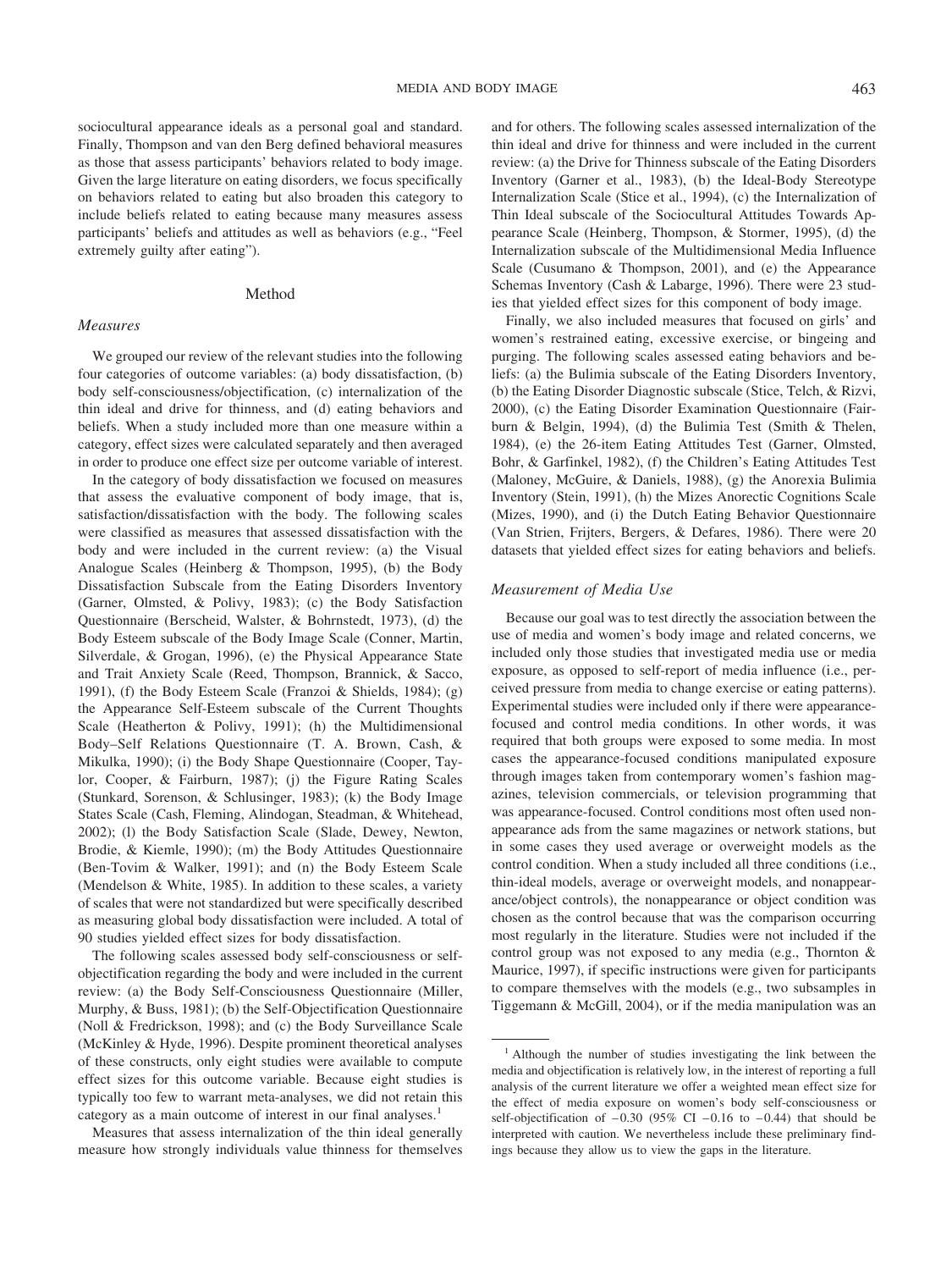intervention aimed at reducing eating disorder symptomatology or body dissatisfaction (e.g., Posavac, Posavac, & Weigel, 2001).

Correlational studies were included if participants' media consumption was directly assessed. The most commonly used method was to assess frequency of fashion magazine reading and viewing of television programming with a thin-ideal focus. It was also common to assess media usage by measuring general media exposure (i.e., the number of hours per week that participants read newspapers or magazines, watched television or movies, or listened to the radio).

# *Sample of Studies*

We used multiple methods to obtain relevant research. First, a computerized database search of PsycINFO and the Web of Science was conducted to generate a pool of potential articles. To identify all articles that investigated the link between media use and body image concerns, the words *body image, media, television, advertising,* and *magazines* were used as key terms in the literature search. These broad terms were selected to capture the wide range of research that has been conducted. Search limits restricted the results to articles published in English between 1975 and January 2007 and included studies conducted in Englishspeaking countries (e.g., the United States, Canada, Great Britain, and Australia). Appearance ideals can vary widely across cultures, yet little research has been conducted in other cultures. We therefore restricted ourselves to these four closely related cultures in which there is substantial research and often shared media. Second, several reference lists were searched for relevant studies, including prior reviews (e.g., Groesz, Levine, & Murnen, 2002; Holmstrom, 2004; Ward & Harrison, 2005). Third, we conducted a computerized search of PsycINFO for the years 1975 through January 2007 to identify unpublished dissertations.

Abstracts were printed, examined, and excluded on the basis of any of the following criteria: (a) the article did not describe an empirical study; (b) the article did not present original data; (c) the study was not conducted on an English-speaking sample; (d) the article did not contain a relevant measure of body image; (e) the article did not focus on TV, magazine, or movie content (whether correlational or experimental); and (f) participants were preselected on the basis of scores from a clinical assessment. In addition, because gender differences in body dissatisfaction have been established in prior meta-analytic work (e.g., Feingold & Mazzella, 1998) and the bulk of research investigating the effects of the thin ideal has been conducted on women (Dittmar, 2005), we included studies of only female samples. We photocopied the articles that met the criteria and examined them to determine whether they presented sufficient statistics for an effect-size calculation. Dissertations were ordered via interlibrary loan and reviewed at the receiving library.

The studies used in the two prior reviews were carefully coded, and several were excluded from the current review to capture more precisely the role of media in body image and related concerns. Fifteen articles from the two prior reviews were not included in the current study for the following reasons: (a) only beta weights from multiple regressions had been used as opposed to correlations representing the relation between media use and body image (e.g., Botta, 1999, 2000; Harrison, 1997; E. Henderson-King & Henderson-King, 1997; Jane, Hunter, & Lozzi, 1999)<sup>2</sup>; (b) the

methodology was not appropriate, for example, when participants were exposed to both the experimental and control conditions (e.g., Hamilton & Waller, 1993; Waller, Hamilton, & Shaw, 1992) or the experimental manipulation included more than exposure to media conditions (e.g., unique instructions; Martin & Gentry, 1997), (c) the media measure did not meet our criteria (e.g., assessed perceived influence of media as opposed to media consumption, Vartanian, Giant, & Passino, 2001), (d) the outcome measure did not fit into one of the four categories we delineated (e.g., Myers & Biocca, 1992; Tan, 1979), or (e) the study was an unpublished paper presented at a conference (more than 7 years ago) and was therefore unavailable.

*Efforts to obtain additional data.* If articles were deemed eligible but did not provide adequate information for coding (e.g., means and standard deviations for separate conditions were omitted, precluding effect size computation) and were not more than 7 years old, we contacted the authors for the information via electronic mail. Electronic mail addresses were obtained from the articles' contact information, authors' academic institution's Web directory, or from a Google search. We contacted the first authors of 23 articles. Of those, 6 (30%) provided usable data and 6 could not be reached.

*Coding the studies.* The following information was coded for each study: (a) the type of media (magazine, television, or generalized mass media); (b) the research design (experimental or correlational); (c) the type of outcome measure used (body dissatisfaction, body self-consciousness/self-objectification, internalization of thin ideal, or eating attitudes and behaviors); (d) whether participants were recruited from eating disorder clinics or had a history of body dissatisfaction; (e) all statistics on group differences or correlations, including means, standard deviations, *t* values, *F* values, and *r* values; (f) the mean age of the respondents (if age was not reported, the following rules were used to generate an estimate: if a range was given, the mean age was assumed to be the median; if grade levels were given, 5 years was added to the grade level; if the respondents were described as undergraduates, the mean age was assumed to be 20); and (g) the date of publication.

*Final sample of studies.* The search and review procedures led to a final sample of 77 articles from 32 different journals as well as dissertations. These studies comprised 15,047 participants and yielded 141 effect sizes. See Table 1 for studies included in the meta-analysis and Table 2 for a summary of characteristics of the studies. Shelly Grabe coded all articles, and Janet Shibley Hyde double-coded 25% of them. We obtained 100% agreement on the outcome measure used, the study design, and the type of media measure used. Cohen's kappa values for sample size and the reported parameter values (i.e., correlation or means and standard deviations) were .95 and .86, respectively. Discrepancies were resolved by discussion after a review of the article.

<sup>&</sup>lt;sup>2</sup> We did not use  $\beta$  from hierarchical regressions because results from  $\beta$ often included a number of covariates that would not allow us to compare effect sizes. In other words, results from studies that include various other factors in a regression render the final parameter values incomparable to each other. Inclusion of these studies could potentially underestimate the overall average effect size. Furthermore, when possible, the control variables that are partialed out in a regression analysis as "nuisance variables" may prove to be interesting moderators (e.g., age). The authors of the cited studies were e-mailed to request point biserial correlations.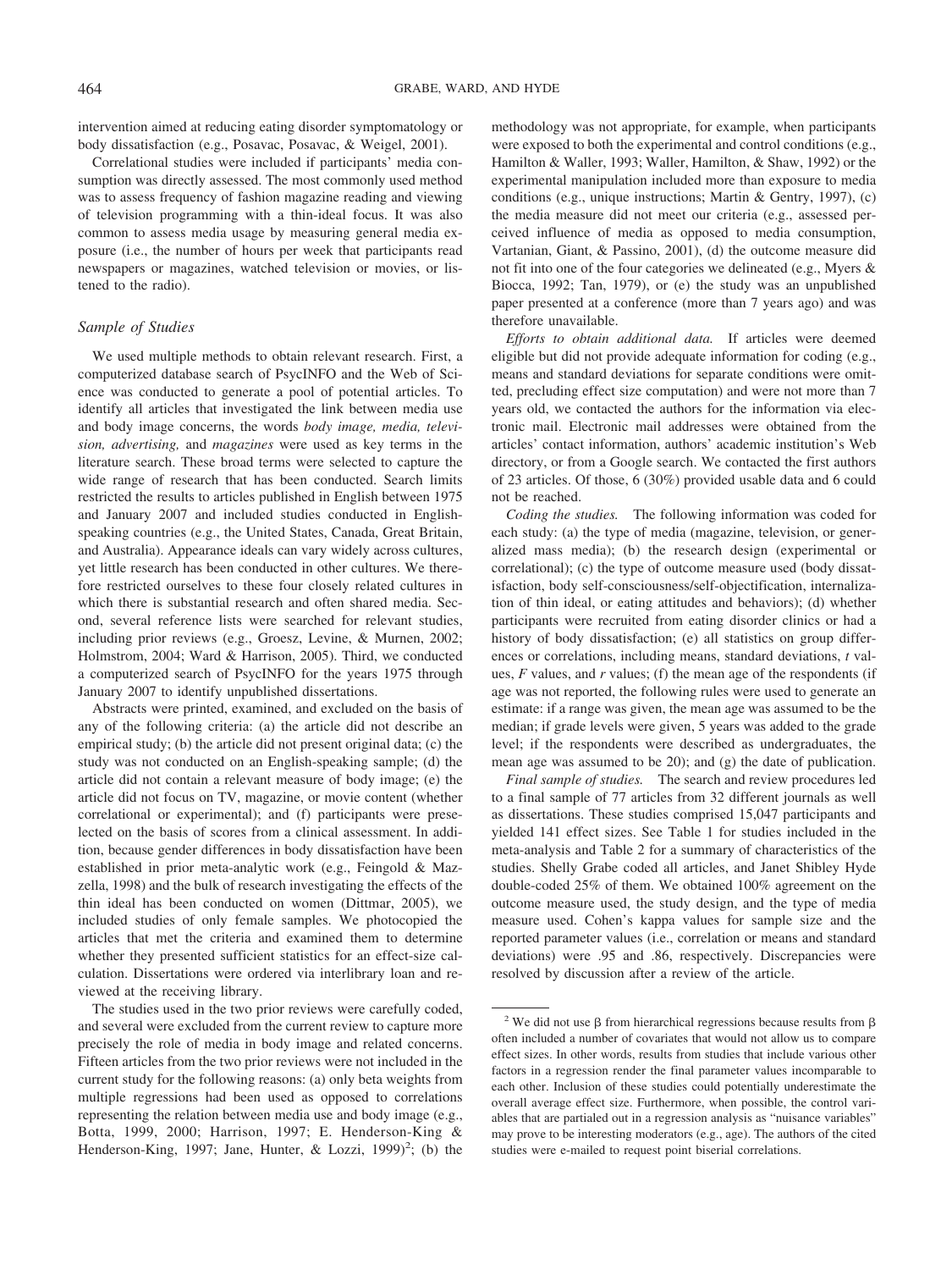| Table 1 |  |                                                      |  |
|---------|--|------------------------------------------------------|--|
|         |  | <b>Effect Size Estimates and Moderator Variables</b> |  |

|                                                           |                  |     | $\cal N$    |            |                   |                                |                                                  |                 |                                            |
|-----------------------------------------------------------|------------------|-----|-------------|------------|-------------------|--------------------------------|--------------------------------------------------|-----------------|--------------------------------------------|
| Study                                                     | d                | E   | $\mathsf C$ | S          | Mean<br>age (yrs) | Study design                   | Media type                                       | Type of control | Measure                                    |
| Abramson & Valene (1991)<br>Anderson et al. (2001)        | $-.45$<br>$-.61$ |     |             | 101<br>283 | 21.8<br>17.4      | Correlational<br>Correlational | Generalized media<br>Entertainment<br>television |                 | Bulimia Scale<br>Weight<br>Dissatisfaction |
| Aubrey (2006)                                             |                  |     |             |            |                   |                                |                                                  |                 |                                            |
| Time 1                                                    | $-.17$           |     |             | 149        | 19.6              | Correlational                  | Television                                       |                 | Self-Objectification                       |
|                                                           | .01              |     |             | 149        | 19.6              | Correlational                  | Magazines                                        |                 | Self-Objectification                       |
| Time 2                                                    | $-.08$           |     |             | 97         | 20.6              | Correlational                  | Television                                       |                 | Self-Objectification                       |
|                                                           | $-.12$           |     |             | 97         | 20.6              | Correlational                  | Magazines                                        |                 | Self-Objectification                       |
| Becker et al. (2002)<br>Birkeland et al. (2005)           |                  |     |             | 128        | 17                | Experiment                     | Television                                       | Duration        | Years of exposure                          |
| Appearance product<br>conditions                          | $-.59$           | 35  | 34          |            | 21.8              | Experiment                     | Magazines                                        |                 | <b>VAS</b>                                 |
| Neutral product<br>conditions                             | $-.33$           | 35  | 34          |            | 21.8              | Experiment                     | Magazines                                        |                 | <b>VAS</b>                                 |
| Bissell & Zhou $(2004)$                                   | $-.47$           |     |             | 218        | 19                | Correlational                  | Television                                       |                 | EAT                                        |
|                                                           | $-.35$           |     |             | 218        | 19                | Correlational                  | Television                                       |                 | <b>BDS-EDI</b>                             |
|                                                           | $-.43$           |     |             | 218        | 19                | Correlational                  | Television                                       |                 | DT-EDI                                     |
| Borowiak (2003) <sup>a</sup>                              | $-.30$           | 100 | 98          |            | 20                | Experiment                     | Television commercials                           | Object          | <b>BES</b>                                 |
| Borzekowski et al. (2000)                                 | $-.16$           |     |             | 837        | 14.9              | Correlational                  | Music television                                 |                 | Weight and Shape                           |
| A. Brown & Dittmar                                        | $-.43$           | 25  | 27          | 52         | 21.23             |                                |                                                  |                 | Concerns<br>SATAQ                          |
| (2005)                                                    |                  |     |             |            |                   | Experiment                     | Magazines                                        | Objects         |                                            |
|                                                           | $-.70$           | 25  | 27          | 52         | 21.23             | Experiment                     | Magazines                                        | Objects         | <b>PASTAS</b>                              |
| Cash et al. (1983)                                        | $-.38$           | 17  | 17          | 34         | 22.7              | Experiment                     | Magazines                                        | Average weight  | <b>Body Satisfaction</b><br>Questionnaire  |
| Cattarin et al. (2000)                                    | $-.56$           | 90  | 90          |            | 22.97             | Experiment                     | Television commercials                           | Average weight  | <b>VAS</b>                                 |
| Clay et al. (2005)                                        | $-.56$           | 68  | 68          | 136        | 13.5              | Experiment                     | Magazines                                        | Objects         | <b>Body Dissatisfaction</b>                |
| Coolican (1999) <sup>a</sup>                              | .04              | 40  | 37          |            | 20                | Experiment                     | Baywatch                                         | <b>News</b>     | <b>Body Dissatisfaction</b>                |
| Crouch & Degelman (1998)<br>Cusumano & Thompson<br>(1997) | $-.68$           | 20  | 20          |            | 15.4              | Experiment                     | Magazines                                        | Overweight      | Self-Attractiveness                        |
|                                                           | .14              |     |             | 175        | 24                | Correlational                  | Magazines                                        |                 | <b>BDS-EDI</b>                             |
|                                                           | .08              |     |             | 175        | 24                | Correlational                  | Magazines                                        |                 | <b>BUL-EDI</b>                             |
|                                                           | $-.03$           |     |             | 175        | 24                | Correlational                  | Magazines                                        |                 | Internalization/Drive<br>for Thinness      |
| Dittmar & Howard (2004)                                   |                  |     |             |            |                   |                                |                                                  |                 |                                            |
|                                                           | $-.36$           | 50  | 50          |            | 32.7              | Experiment                     | Magazines                                        | Objects         | SATAQ                                      |
|                                                           | $-.48$           | 50  | 50          |            | 32.7              | Experiment                     | Magazines                                        | Objects         | <b>PASTAS</b>                              |
| Dohnt & Tiggemann<br>(2006a)                              |                  |     |             |            |                   |                                |                                                  |                 |                                            |
|                                                           | .03              |     |             | 128        | 7.5               | Correlational                  | Television                                       |                 | <b>Body Dissatisfaction</b>                |
|                                                           | .22              |     |             | 128        | 7.5               | Correlational                  | Magazines                                        |                 | <b>Body Dissatisfaction</b>                |
| Dunkley et al. (2001)                                     |                  |     |             |            |                   |                                |                                                  |                 |                                            |
|                                                           | $-.35$           |     |             | 567        | 15.5              | Correlational                  | Magazines                                        |                 | <b>Body Attitudes</b><br>Questionnaire     |
|                                                           | $-.26$           |     |             | 567        | 15.5              | Correlational Magazines        |                                                  |                 | $\ensuremath{\mathsf{DEBQ}}$               |
| Durkin & Paxton (2002)                                    |                  |     |             |            |                   |                                |                                                  |                 |                                            |
| Grade 7                                                   | $-.22$           | 74  | 42          |            | 12.9              | Experiment                     | Magazines                                        | Objects         | VAS                                        |
| Grade 10                                                  | $-.33$           | 67  | 58          |            | 15.5              | Experiment                     | Magazines                                        | Objects         | <b>VAS</b>                                 |
| Esteban $(2003)^a$                                        | $-.46$           | 112 | 112         |            | 20                | Experiment                     | Magazines                                        |                 | <b>BES</b>                                 |
| Frisby (2004)                                             | $-.08$           | 48  | 48          |            | 19.9              | Experiment                     | Magazines                                        | No control      | <b>BES</b>                                 |
| Grogan et al. (1996)                                      | $-.15$           | 23  | 22          |            | 20                | Experiment                     | Magazines                                        | Objects         | <b>BE-BIS</b>                              |
| Halliwell & Dittmar (2004)                                | $-.32$           | 78  | 59          |            | 30.8              | Experiment                     | Magazines                                        | Objects         | <b>PASTAS</b>                              |
| Halliwell et al. (2005)                                   | .06              | 24  | 25          |            | 32                | Experiment                     | Magazines                                        | Object          | <b>PASTAS</b>                              |
| Hargreaves & Tiggemann<br>(2002)                          |                  |     |             |            |                   |                                |                                                  |                 |                                            |
| Normal viewing                                            | $-.24$           | 50  | 50          |            | 16                | Experiment                     | Television commercials                           | Object          | <b>VAS</b>                                 |
| Distracted viewing                                        | $-.15$           | 50  | 50          |            | 16                | Experiment                     | Television commercials                           | Object          | <b>VAS</b>                                 |
| Hargreaves & Tiggemann                                    | $-.39$           | 23  | 19          |            | 15.5              | Experiment                     | Television commercials                           | Object          | <b>VAS</b>                                 |
| (2003a)<br>Hargreaves & Tiggemann                         | $-.71$           | 80  | 80          |            | 14                | Experiment                     | Television commercials                           | Object          | $\boldsymbol{\mathsf{ASI}}$                |
| (2003b)                                                   |                  |     | 80          |            |                   |                                |                                                  |                 | <b>VAS</b>                                 |
| Hargreaves & Tiggemann<br>(2004)                          | $-.64$           | 75  |             |            | 14.3              | Experiment                     | Television commercials                           | Object          |                                            |

*Table continues*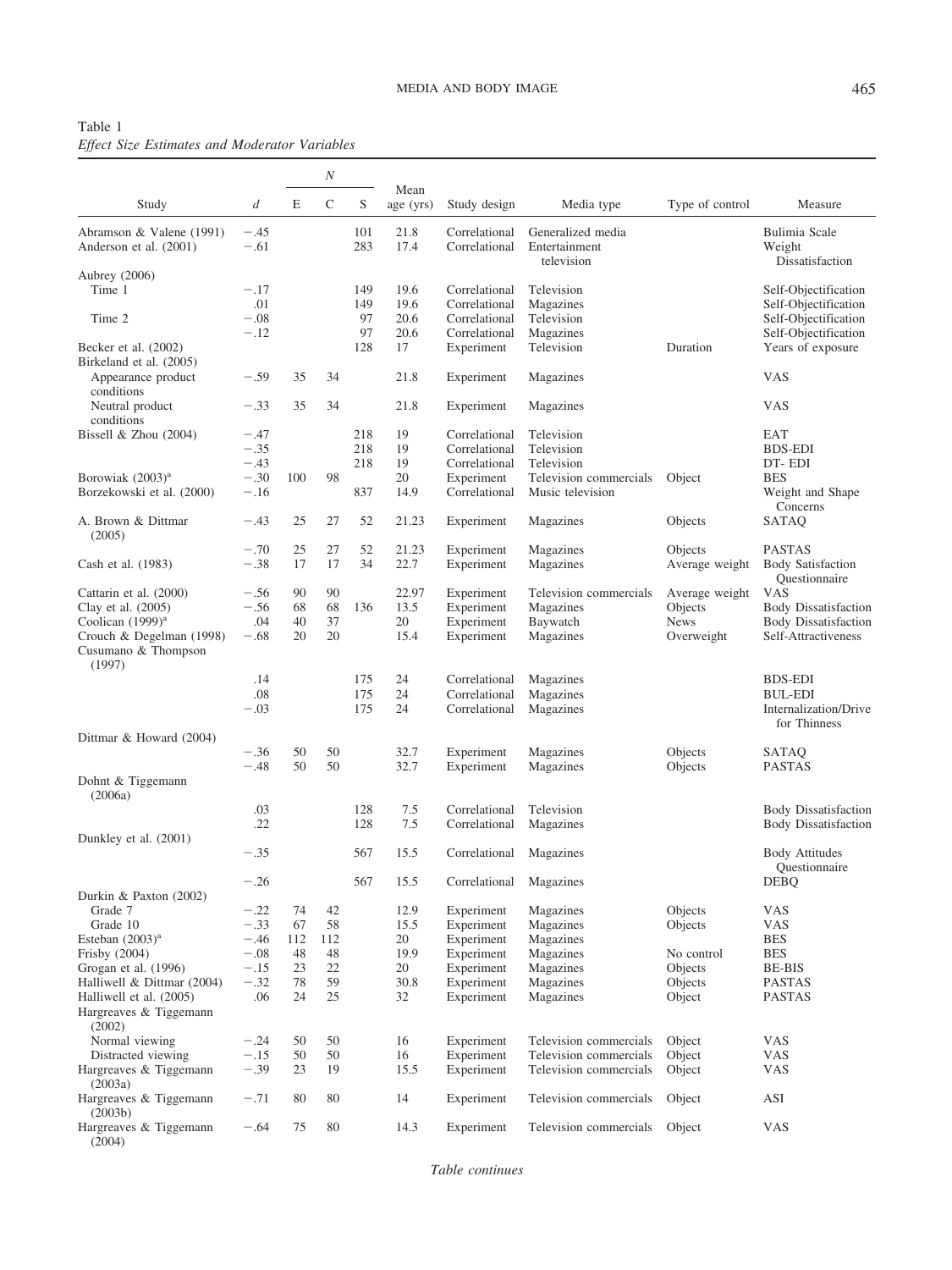# 466 GRABE, WARD, AND HYDE

# Table 1 (*continued*)

|                                                                                                                     |                                                |                | N              |                   |                                  |                                                                             |                                                               |                                |                                                                  |
|---------------------------------------------------------------------------------------------------------------------|------------------------------------------------|----------------|----------------|-------------------|----------------------------------|-----------------------------------------------------------------------------|---------------------------------------------------------------|--------------------------------|------------------------------------------------------------------|
| Study                                                                                                               | d                                              | E              | $\mathsf C$    | S                 | Mean<br>age (yrs)                | Study design                                                                | Media type                                                    | Type of control                | Measure                                                          |
| Harrison (2000)                                                                                                     | $-.12$<br>$-.35$<br>$-.37$                     |                |                | 178<br>178<br>178 | 14.6<br>14.6<br>14.6             | Correlational<br>Correlational<br>Correlational                             | Magazines<br>Magazines<br>Magazines                           |                                | <b>BDS-EDI</b><br>DT-EDI<br>chEAT                                |
| Harrison & Cantor (1997)<br>Hawkins et al. (2004)                                                                   | $-.63$<br>$-1.01$<br>.29<br>$-.50$             | 74<br>74<br>74 | 71<br>71<br>71 | 232               | 20<br>20<br>20<br>20             | Correlational<br>Experiment<br>Experiment<br>Experiment                     | Magazines<br>Magazines<br>Magazines<br>Magazines              | Objects<br>Objects<br>Objects  | EAT<br><b>BDS-EDI</b><br>SATAQ<br>Anorexia Bulimia               |
| Heinberg & Thompson<br>(1995)                                                                                       |                                                |                |                |                   |                                  |                                                                             |                                                               |                                | Inventory                                                        |
| High body dissatisfaction<br>Low body dissatisfaction<br>D. Henderson-King,<br>Henderson-King, &<br>Hoffmann (2001) | $-.71$<br>$-.03$                               | 31<br>39       | 29<br>38       | 20<br>20          |                                  | Experiment<br>Experiment                                                    | Television commercials<br>Television commercials              | Objects<br>Objects             | VAS<br>VAS                                                       |
| Study 1<br>Study 2                                                                                                  | $-.13$                                         | 114            | 114            |                   | 19                               | Experiment                                                                  | Magazines                                                     | Objects                        | <b>BES</b>                                                       |
| Importance of<br>attractiveness-high                                                                                | $-.64$                                         | 56             | 56             |                   | 19                               | Experiment                                                                  | Magazines                                                     | Objects                        | <b>BES</b>                                                       |
| Importance of<br>attractiveness-low                                                                                 | .26                                            | 56             | 56             |                   | 19                               | Experiment                                                                  | Magazines                                                     | Objects                        | <b>BES</b>                                                       |
| Hofschire & Greenberg<br>(2001)                                                                                     | $-.32$                                         |                |                | 71                | 15.5                             | Correlational                                                               | Music video                                                   |                                | General Body<br>Dissatisfaction                                  |
|                                                                                                                     | $-.54$                                         |                |                | 71                | 15.5                             | Correlational                                                               | Magazines                                                     |                                | General Body<br>Dissatisfaction                                  |
|                                                                                                                     | $-.32$                                         |                |                | 71                | 15.5                             | Correlational                                                               | Thin-ideal TV<br>programming                                  |                                | Endorsement of Thin<br>Ideal                                     |
| Irving $(1990)$<br>Jones et al. $(2004)$                                                                            | .02                                            | 41             | 38             |                   | 20                               | Experiment                                                                  | Magazines                                                     | Objects                        | <b>BES</b>                                                       |
|                                                                                                                     | $-.30$<br>$-.61$                               |                |                | 430<br>430        | 13.6<br>13.6                     | Correlational<br>Correlational                                              | Magazines<br>Magazines                                        |                                | <b>BDS-EDI</b><br>SATAQ                                          |
| Joshi et al. $(2004)$<br>Restrained eaters                                                                          | .44                                            | 15             | 15             |                   | 20.25                            | Experiment                                                                  | Magazines                                                     | Objects                        | Appearance Self-<br>Esteem                                       |
| Unrestrained eaters<br>Kalodner (1997)                                                                              | $-1.0$<br>$-.40$                               | 16<br>32       | 15<br>29       |                   | 18.97                            | Experiment                                                                  | Magazines                                                     | Average weight                 | Body Self-<br>Consciousness                                      |
| Kozak $(2001)^a$                                                                                                    | $-.12$                                         |                |                | 182               | 10.08                            | Correlational                                                               | Thin-ideal TV<br>programming                                  |                                | <b>FRS</b>                                                       |
| Lavin & Cash $(2000)$<br>Lavine et al. $(1999)$<br>Lin & Kulik $(2002)$                                             | $-.71$<br>$-.45$<br>$-.65$                     | 32<br>29<br>22 | 34<br>28<br>23 | 20<br>20          | 19.31                            | Experiment<br>Experiment<br>Experiment                                      | Generalized media<br>Television commercials<br>Magazines      | Object<br>Object<br>Overweight | VAS<br><b>FRS</b><br><b>BPSS</b>                                 |
| Martin & Kennedy (1993)                                                                                             | $-.05$                                         | 48             | 48             |                   | 12                               | Experiment                                                                  | Magazines                                                     | Object                         | Physical<br>Attractiveness                                       |
| Mills et al. $(2002)$<br>Restrained eaters                                                                          | .97                                            | 13             | 19             |                   | 19.73                            | Experiment                                                                  | Magazines                                                     | Object                         | Appearance Self-                                                 |
| Unrestrained eaters                                                                                                 | $-.87$                                         | 15             | 26             |                   | 19.72                            | Experiment                                                                  | Magazines                                                     | Object                         | Esteem<br>Appearance Self-                                       |
| Monro & Huon $(2005)$                                                                                               |                                                |                |                |                   |                                  |                                                                             |                                                               |                                | Esteem                                                           |
| High self-objectifiers<br>Low self-objectifiers<br>Morry & Staska (2001)                                            | $-.27$<br>$-.61$<br>$-.54$<br>$-.49$<br>$-.56$ | 18<br>18       | 18<br>18       | 89<br>89<br>89    | 20<br>20<br>18.8<br>18.8<br>18.8 | Experiment<br>Experiment<br>Correlational<br>Correlational<br>Correlational | Magazines<br>Magazines<br>Magazines<br>Magazines<br>Magazines | Object<br>Object               | <b>VAS</b><br><b>VAS</b><br>Self-Objectification<br>EAT<br>SATAQ |
| Ogden & Mundray (1996)<br>Park (2005)<br>Posavac et al. (1998)<br>Study 1                                           | $-.86$<br>$-.56$                               | 10             | 10             | 432               | 20<br>20                         | Experiment<br>Correlational                                                 | Magazines<br>Magazines                                        | Overweight                     | <b>Body Dissatisfaction</b><br>Desire for Thinness               |
| Dissatisfied<br>Satisfied                                                                                           | $-.53$<br>.23                                  | 41<br>30       | 41<br>24       |                   | 20                               | Experiment                                                                  | Magazines                                                     | Object                         | <b>BES</b>                                                       |
| Study 2<br>Dissatisfied<br>Satisfied                                                                                | $-.52$<br>.51                                  | 43<br>15       | 42<br>19       |                   | 20                               | Experiment                                                                  | Magazines                                                     | Object                         | <b>BES</b>                                                       |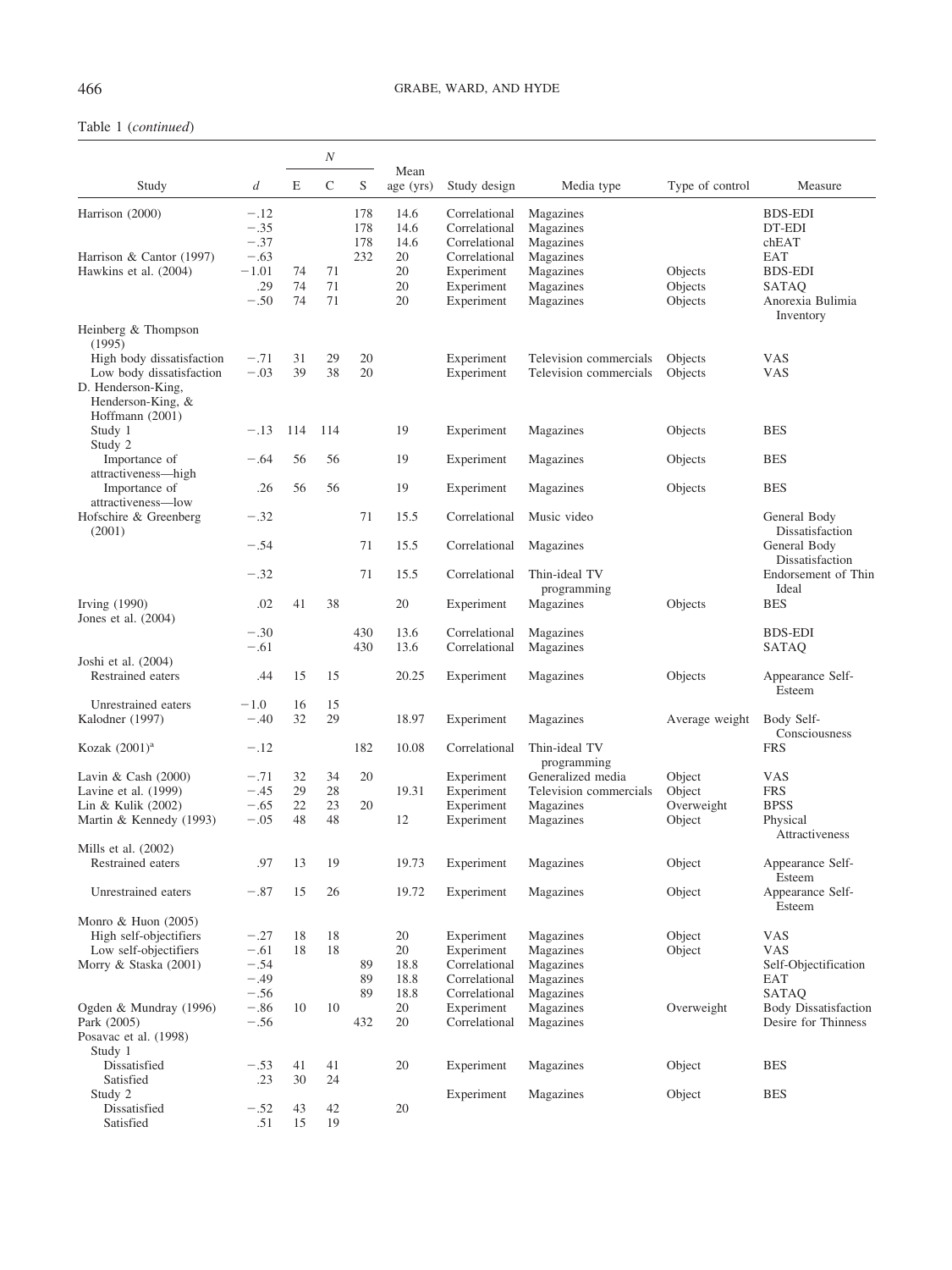# MEDIA AND BODY IMAGE 467

# Table 1 (*continued*)

|                                                                |                  |    | N           |     |                   |               |                        |                 |                                                       |
|----------------------------------------------------------------|------------------|----|-------------|-----|-------------------|---------------|------------------------|-----------------|-------------------------------------------------------|
| Study                                                          | $\boldsymbol{d}$ | E  | $\mathsf C$ | S   | Mean<br>age (yrs) | Study design  | Media type             | Type of control | Measure                                               |
| Study 3<br>Dissatisfied                                        | $-.63$           | 20 | 20          |     | 20                | Experiment    | Magazines              | Object          | <b>BES</b>                                            |
| Satisfied<br><b>Richins</b> (1991)                             | 1.16             | 10 | 3           |     |                   |               |                        |                 |                                                       |
| Study 3                                                        | $-.48$           | 37 | 36          |     | 20                | Experiment    | Magazines              | Object          | Satisfaction With                                     |
| Study 4                                                        | $-.52$           | 42 | 45          |     | 20                | Experiment    | Magazines              | Object          | Attractiveness<br>Satisfaction With<br>Attractiveness |
| Roberson $(2001)^a$                                            | $-.01$           | 20 | 20          |     | 20.25             | Experiment    | Magazines              | Object          | <b>BES</b>                                            |
| Rocchio $(1996)^a$                                             | $-.28$           | 41 | 35          |     | 20                | Experiment    | Magazines              | Object          | <b>Body Dissatisfaction</b>                           |
| Sands & Wardle (2003)                                          | $-.56$           |    |             | 356 | 11                | Correlational | Magazines              |                 | SATAQ                                                 |
|                                                                | $-.37$           |    |             | 356 | 11                | Correlational | Magazines              |                 | <b>BES</b>                                            |
| Schooler et al. (2004)                                         |                  |    |             |     |                   |               |                        |                 |                                                       |
|                                                                | $-.21$           |    |             | 635 | 18.8              | Correlational | Television             |                 | <b>BES</b>                                            |
|                                                                | $-.31$           |    |             | 635 | 18.8              | Correlational | Television             |                 | DT-EDI                                                |
| Shaw (1995)                                                    | $-.15$           |    |             | 635 | 18.8              | Correlational | Television             |                 | BUL-EDI                                               |
|                                                                | $-.26$           | 24 | 24          |     | 14.5              | Experiment    | Magazines              | Object          | <b>Body Satisfaction</b><br>Scale                     |
|                                                                | $-.04$           | 24 | 24          |     | 27.3              | Experiment    | Magazines              | Object          | <b>Body Satisfaction</b><br>Scale                     |
| Stice et al. (1994)                                            | $-.00$           |    |             | 238 | 20                | Correlational | Media exposure         |                 | SATAQ                                                 |
|                                                                | $-.20$           |    |             | 238 | 20                | Correlational | Media exposure         |                 | <b>BDS-EDI</b>                                        |
|                                                                | $-.52$           |    |             | 238 | 20                | Correlational | Media exposure         |                 | EAT                                                   |
| Stice & Shaw $(1994)$                                          | $-.13$           | 50 | 52          |     | 19                | Experiment    | Magazines              | Object          | <b>BDS-EDI</b>                                        |
|                                                                | $-.24$           | 50 | 52          |     | 19                | Experiment    | Magazines              | Object          | SATAQ                                                 |
| Stice et al. (2001)                                            | $-.25$           | 96 | 126         |     | 15                | Experiment    | Magazines              | Object          | <b>Body Dissatisfaction</b>                           |
|                                                                | .03              | 96 | 126         |     | 15                | Experiment    | Magazines              | Object          | Thin-Ideal                                            |
|                                                                | $-.06$           | 96 | 126         |     | 15                | Experiment    | Magazines              | Object          | Internalization<br>Bulimic<br>Symptomatology          |
| Strahan $(2003)^a$                                             |                  |    |             |     |                   |               |                        |                 |                                                       |
| Study 1                                                        | $-.91$           | 13 | 13          |     | 20                | Experiment    | Television commercials | Object          | <b>Restrained Eating</b>                              |
| Study 2                                                        | $-.61$           | 34 | 34          |     | 20                | Experiment    | Television commercials | Object          | Appearance Self-<br>Esteem                            |
| Study 3                                                        | $-.66$           | 17 | 18          |     | 20                | Experiment    | Television commercials | Object          | <b>Restrained Eating</b>                              |
| Study 4                                                        | $-1.36$          | 21 | 21          |     | 20                | Experiment    | Television commercials | Object          | <b>Restrained Eating</b>                              |
| Strauss et al. (1994)                                          |                  |    |             |     |                   |               |                        |                 |                                                       |
| High restraint                                                 | .58              | 13 | 11          |     | 20                | Experiment    | Television commercials | Object          | Food Restraint                                        |
| Low restraint                                                  | $-.48$           | 13 | 16          |     |                   |               |                        |                 |                                                       |
| Thomsen $(2002)$                                               | $-.45$           |    |             | 340 | 21.3              | Correlational | Magazines              |                 | Body Shape<br>Questionnaire                           |
| Thomsen, McCoy, et al.<br>(2002)                               | $-.37$           |    |             | 536 | 20                | Correlational | Magazines              |                 | Anorectic Cognitions<br>Scale                         |
| Thomsen, Weber, & Brown<br>(2002)                              | $-.25$           |    |             | 504 | 15                | Correlational | Magazines              |                 | Pathogenic Dieting<br><b>Behaviors</b>                |
| Thornton & Maurice (1997)<br>Adherence to attractive<br>ideal: |                  |    |             |     |                   |               |                        |                 |                                                       |
| High                                                           | $-.23$           | 25 | 33          |     | 20.8              | Experiment    | Magazines              | Object          | <b>BDS-EDI</b>                                        |
| Medium                                                         | $-.17$           | 25 | 33          |     | 20.8              | Experiment    | Magazines              | Object          | <b>BDS-EDI</b>                                        |
| Low                                                            | $-.47$           | 26 | 34          |     | 20.8              | Experiment    | Magazines              | Object          | <b>BDS-EDI</b>                                        |
| Tiggemann (2003)                                               | $-.39$           |    |             | 104 | 20.7              | Correlational | Magazines              |                 | <b>FRS</b>                                            |
|                                                                | $-.65$           |    |             | 104 | 20.7              | Correlational | Magazines              |                 | SATAQ                                                 |
|                                                                | $-.12$           |    |             | 104 | 20.7              | Correlational | Magazines              |                 | EDI                                                   |
|                                                                | $-.45$           |    |             | 104 | 20.7              | Correlational | Television             |                 | <b>FRS</b>                                            |
|                                                                | .08              |    |             | 104 | 20.7              | Correlational | Television             |                 | SATAQ                                                 |
|                                                                | $-.12$           |    |             | 104 | 20.7              | Correlational | Television             |                 | EDI                                                   |
| Tiggemann (2005)                                               | $-.41$           |    |             | 799 | 14.37             | Correlational | Magazines              |                 | Internalization<br><b>BUL-EDI</b>                     |
| Tiggemann (2006)                                               | $-.24$           |    |             | 799 | 14.37             | Correlational | Magazines              |                 |                                                       |
| Time 1                                                         | $-.59$           |    |             | 214 | 13.98             | Correlational | Magazines              |                 | Internalization                                       |
|                                                                | $-.00$           |    |             | 214 |                   | Correlational | Magazines              |                 | <b>Body Dissatisfaction</b>                           |
|                                                                | $-.29$           |    |             | 214 |                   | Correlational | Television             |                 | Internalization                                       |
|                                                                | .20              |    |             | 214 |                   | Correlational | Television             |                 | <b>Body Dissatisfaction</b>                           |
|                                                                |                  |    |             |     |                   |               |                        |                 |                                                       |

*Table continues*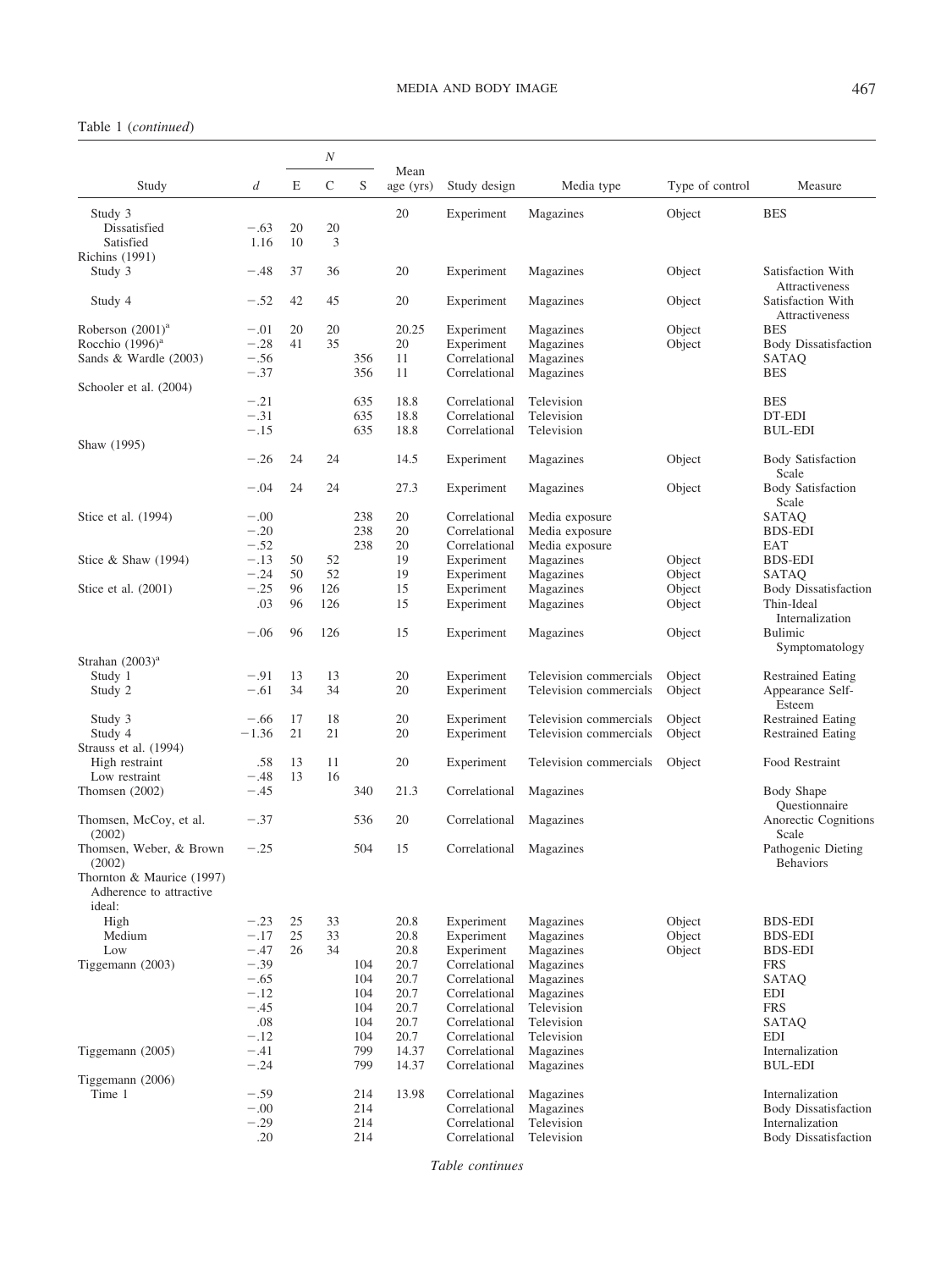### Table 1 (*continued*)

|                                                   |         |    | N             |     |                   |               |                              |                 |                                       |
|---------------------------------------------------|---------|----|---------------|-----|-------------------|---------------|------------------------------|-----------------|---------------------------------------|
| Study                                             | d       | E  | $\mathcal{C}$ | S   | Mean<br>age (yrs) | Study design  | Media type                   | Type of control | Measure                               |
| Time 2                                            | $-.57$  |    |               | 214 | 14.92             | Correlational | Magazines                    |                 | Internalization                       |
|                                                   | $-.26$  |    |               | 214 |                   | Correlational | Magazines                    |                 | <b>Body Dissatisfaction</b>           |
|                                                   | $-.37$  |    |               | 214 |                   | Correlational | Television                   |                 | Internalization                       |
|                                                   | .08     |    |               | 214 |                   | Correlational | Television                   |                 | <b>Body Dissatisfaction</b>           |
| Tiggemann & McGill<br>(2004)                      | $-1.63$ | 14 | 14            |     | 20.6              | Experiment    | Magazines                    | Object          | <b>VAS</b>                            |
| Tiggemann & Pickering<br>(1996)                   | $-.63$  |    |               | 94  | 15.5              | Correlational | Thin-ideal TV<br>programming |                 | <b>Body Dissatisfaction</b>           |
|                                                   | $-.52$  |    |               | 94  | 15.5              | Correlational | Music television             |                 | DT-EDI                                |
| Tiggemann & Slater (2003)<br>Turner et al. (1997) | $-.42$  | 42 | 41            |     | 20.23             | Experiment    | Music television             | Object          | <b>VAS</b>                            |
|                                                   | $-.63$  | 24 | 25            |     | 18.63             | Correlational | Magazines                    | Object          | <b>Body Dissatisfaction</b>           |
|                                                   | $-.49$  | 24 | 25            |     | 18.63             | Correlational | Magazines                    | Object          | Dieting                               |
|                                                   | $-.81$  | 24 | 25            |     | 18.63             | Correlational | Magazines                    | Object          | Preoccupation With<br><b>Thinness</b> |
| Van den Bulck (2000)                              | $-.24$  |    |               | 534 | 17                | Correlational | Thin-ideal TV<br>programming |                 |                                       |
| Wegner et al. $(2000)$                            | $-1.27$ | 34 | 33            |     | 20                | Experiment    | Magazines                    | Average weight  | Body Self-<br>Consciousness           |
| Wilcox & Laird $(2000)$<br>Yamamiya et al. (2005) | $-.67$  | 21 | 20            |     | 20                | Experiment    | Magazines                    | Average weight  | <b>BES</b>                            |
| High internalizers                                | $-1.47$ | 17 | 15            |     | 32                | Experiment    | Magazines                    | Object          | <b>BISS</b>                           |
| Low internalizers                                 | $-.71$  | 16 | 15            |     | 31                | Experiment    | Magazines                    | Object          | <b>BISS</b>                           |

*Note.* A positive *d* indicates a positive relationship between media use and women's body image attitudes.  $E =$  experimental condition;  $C =$  control condition;  $S =$  survey study; VAS = Visual Analogue Scale; EAT = Eating Attitudes Test; BDS-EDI = Body Dissatisfaction Subscale of the Eating Disorders Inventory; DT-EDI = Drive for Thinness subscale of the Eating Disorders Inventory; BES = Body Esteem Scale; SATAQ = Sociocultural Attitudes Towards Appearance Scale; PASTAS = Physical Appearance State and Trait Anxiety Scale; BUL-EDI = Bulimia Scale of the Eating Disorders Inventory; DEBQ = Dutch Eating Behavior Questionnaire; BE-BIS = Body Esteem subscale of the Body Image Scale; ASI = Appearance Schemas Inventory; chEAT = Children's Eating Attitudes Test; FRS = Figure Rating Scale; BPSS = Body Parts Satisfaction Scale; BISS = Body Image States Scale.

<sup>a</sup> Dissertation.

# *Calculation of Effect Sizes*

Formulas for the effect size *d* were taken from Hedges and Becker (1986). When means and standard deviations were available, the effect size was computed as the mean body image score for the control condition minus the mean body image score for the experimental condition, divided by the pooled within-groups standard deviation. Therefore, negative effect sizes represent a more negative outcome (e.g., more body dissatisfaction) for women exposed to thin-ideal media than for women in the control condition. Means and standard deviations were available for 74 (93%) of the experimental studies. When means and standard deviations for experimental studies were not available, the effect size was calculated from reported *t* or *F* tests. When *t* or *F* was reported, *d* was calculated using the formula provided by Hedges and Becker

Table 2 *Summary of Experimental and Correlational Studies*

| Measure type               | No. studies | Experimental Correlational |    |
|----------------------------|-------------|----------------------------|----|
| Body image dissatisfaction | 90          | 62                         | 28 |
| Body self-consciousness    |             |                            |    |
| Internalization            | 23          |                            | 16 |
| Eating behaviors           | 20          |                            | 12 |
| Total                      | 141         | 80                         | 61 |

(1986). Among the correlational studies (43% of total sample; see Table 2), *d* was calculated from *r* on the basis of formulas provided by Hedges and Becker (1986).

Because effect sizes tend to be upwardly biased when based on small sample sizes, effect sizes were corrected for bias in the estimation of population effect sizes using the formula provided by Hedges (1981). All effect size analyses were weighted analyses (i.e., each effect size was weighted by an inverted variance; Lipsey & Wilson, 2001).

To conduct the meta-analyses, we used mixed-effects models, which assume that effect size variance can be explained by both systematic and random components (Lipsey & Wilson, 2001). In mixed-effects models, certain identifiable study characteristics may act as moderator variables that are associated with systematic differences among effect sizes at the same time that a random component of residual variance remains after the systematic portion is accounted for. The mixed-effects model is preferable in this case because a fixed-effects model assumes that the only source of variation is from systematic factors and the random-effects model assumes none of the variation is from systematic sources. Mixedeffects models assume that the effects of between-study variables are systematic but that there is a remaining unmeasured random effect in the effect size distribution in addition to sampling error. As is done in random-effects models, a random-effects variance component (derived from the residual homogeneity value after the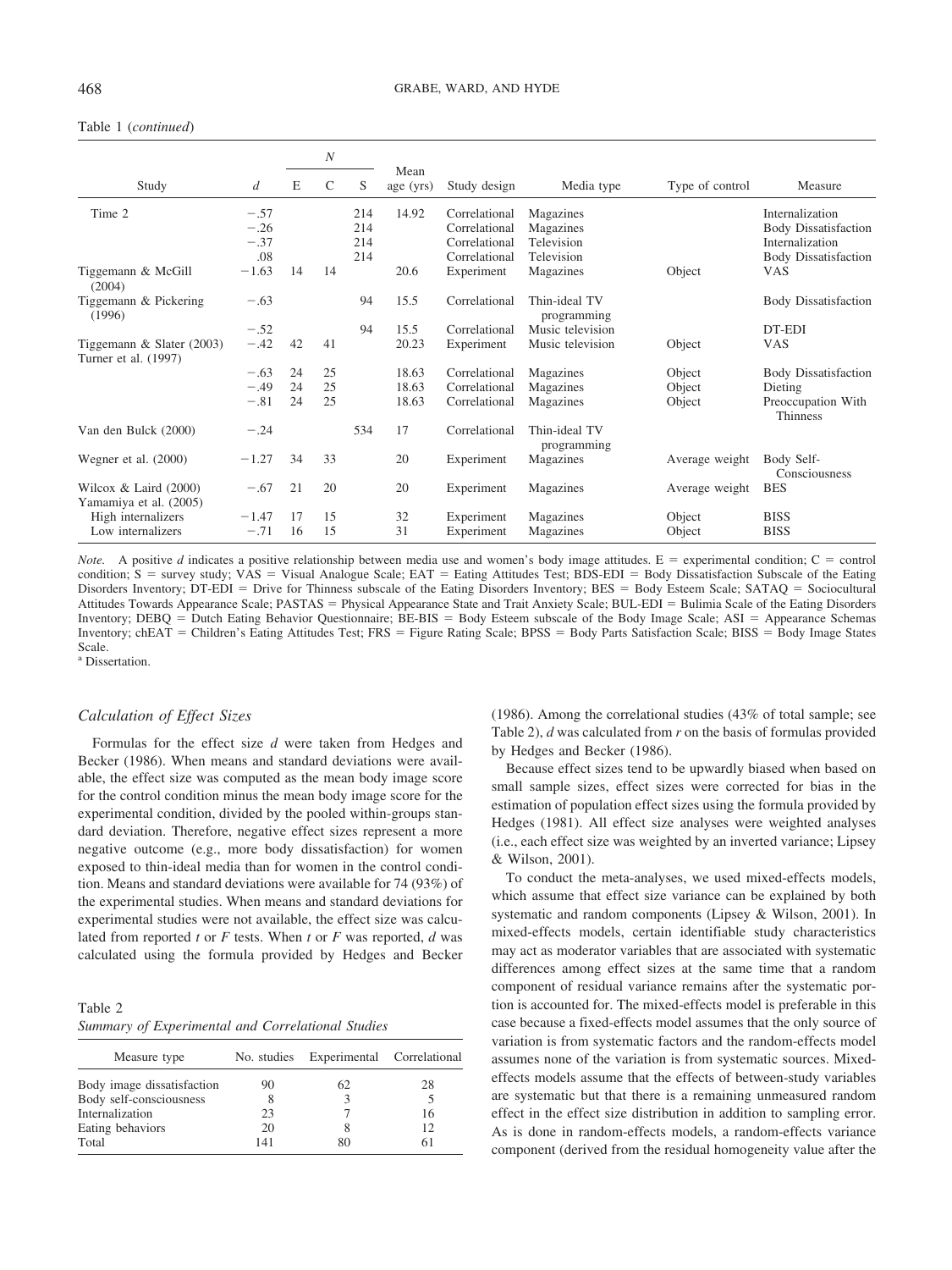moderators are taken into account) is estimated and added to the standard error associated with each effect size, and inverted variance weights are calculated.

#### *Moderator Analyses*

Because a meta-analysis provides the opportunity to determine whether specific study or sample characteristics influence research findings, we conducted analyses to partition the variance among the effect sizes when homogeneity analyses indicated that total heterogeneity was significant. We considered six potential moderators. In one set of analyses, we examined whether study design (i.e., experimental or correlational) moderated the magnitude of the association between media use and women's body-imagerelated concerns. Investigating age as a second potential moderator, we divided effect sizes into two groups on the basis of the average age of the participants: (a) 10- to 18-year-olds and (b) those over 19 years old. Type of media was the third potential moderator. Media were grouped in three main categories: (a) magazines, (b) television, or (c) generalized media (e.g., amount of newspaper, magazines, television, movies, and radio consumed by respondent). History of body dissatisfaction (yes/no) was examined as a fourth potential moderator. Because publication bias is a concern in any meta-analysis, we examined publication status as a fifth moderator. To investigate publication year, we divided effect sizes into two groups: studies published between 1990 and 2000 and those published between 2001 and 2007. One study published outside these categories (i.e., 1983) was excluded from the moderator analyses. Finally, although we conceptualize ethnic background as an important variable that may influence the effects of media on body image, only two studies in this review examined the hypothesized relations among subgroups of women (see Borzekowksi, Robinson, & Killen, 2000, for separate effects among Asian, Black, Latina, and White girls; see Schooler, Ward, Merriwether, & Caruthers, 2004, for an African American and White comparison). Two additional studies examined the hypothesized relations among only groups of ethnic minority women (see Becker, Burwell, Gilman, Herzog, & Hamburg, 2002, for a Fijian sample; Frisby, 2004, for an African American sample). Thus, there was not a sufficient number of studies that included ethnic minority women to examine differences among subgroups of women.

#### Results

## *Mean Effect Sizes*

Mean effect sizes were calculated for each category of outcomes. The results are reported in Table 3 and are discussed below. The number of samples (*k*), the weighted *d* (weighted by *w*: Hedges & Vevea, 1998; Lipsey & Wilson, 2001), the 95% confidence interval (CI) for *d*, and the total homogeneity statistic  $(Q_T)$ for each comparison are reported. The majority of effect sizes were negative (85%).

#### *Body Dissatisfaction*

*Mean effect size.* As can be seen in Table 3, the weighted mean effect size, averaged over 90 independent effect sizes, for the relation between media exposure and body dissatisfaction was

| Table 3                                                 |  |  |  |
|---------------------------------------------------------|--|--|--|
| Summary of Mean Effect Sizes for Mixed-Effects Analyses |  |  |  |

| Measure type                                                                  | No.<br>studies | d | 95% CI                                                                          | $O_{\rm T}$         |
|-------------------------------------------------------------------------------|----------------|---|---------------------------------------------------------------------------------|---------------------|
| Body image dissatisfaction<br>Internalization<br>Eating behaviors and beliefs | 90<br>23<br>20 |   | $-.28$ $-.21$ to $-.35$ 100.34<br>$-.39 - .33$ to $-.44$<br>$-30 - 24$ to $-36$ | 66.15<br>$46.30***$ |

*Note.* A negative *d* indicates that the control group scored higher than the experimental group on negative body image.  $CI =$  confidence intervals;  $Q_T$  = Total heterogeneity.<br>
\* *p* < .05. \*\*\* *p* < .001.

– 0.28, representing a small to moderate effect by Cohen's (1988) criteria. The negative value indicates that, overall, media exposure is associated with decreased levels of body satisfaction for women. Homogeneity analyses using procedures specified by Hedges and Becker (1986) and Lipsey and Wilson (2001) indicated that the set of 90 effect sizes was homogenous,  $Q_T = 100.34$ , compared with a critical value of  $\chi^2(89, N = 90) = 112.02, p < .05$ . Because significant heterogeneity was not present, moderator analyses were not warranted.

### *Internalization*

*Mean effect size.* As can be seen in Table 3, the weighted mean effect size for the relation between media exposure and women's internalization of the thin ideal, averaged over 23 independent effect sizes, was  $-0.39$  (95% CI was  $-0.33$  to  $-0.44$ ), representing a small to moderate effect by Cohen's (1988) criteria. Homogeneity analyses indicated that the set of 23 effect sizes was significantly heterogeneous:  $Q_T = 66.15$ , the critical value of  $\chi^2(22, N = 23) = 48.27, p < .001.$ 

*Moderator analyses.* Because the set of effect sizes was heterogeneous, moderator analyses were warranted. Results of moderator analyses are shown in Table 4. Because no studies included participants with a prior history of body dissatisfaction and no dissertations assessed internalization as an outcome, moderator analyses were not run for these variables. Significant betweengroups heterogeneity appeared for study design and publication year such that larger effects were found in the correlational literature than in the experimental literature  $\chi^2(1, N = 2) = 6.64$ ,  $p <$ .01, and for studies published in the 2000s compared with those in the 1990s,  $\chi^2(1, N = 2) = 10.83, p < .001$ . This finding suggests that either the effects of media exposure on women's internalization of the thin ideal have grown stronger in the 2000s relative to the 1990s or that study designs have become more sensitive to assessing potential associations. However, because the number of studies in these comparisons is few, interpretations of these moderated relations should be made with caution. Furthermore, although the presence of multiple moderators often warrants multiple regression analyses to determine the relative influence of moderator variables on effect size magnitudes (Hedges & Becker, 1986), in our judgment there were too few studies in each group to justify multiple regression analyses in this case.

#### *Eating Behaviors and Beliefs*

*Mean effect size.* As reported in Table 3, averaged over 20 independent effect sizes, the weighted mean effect size for the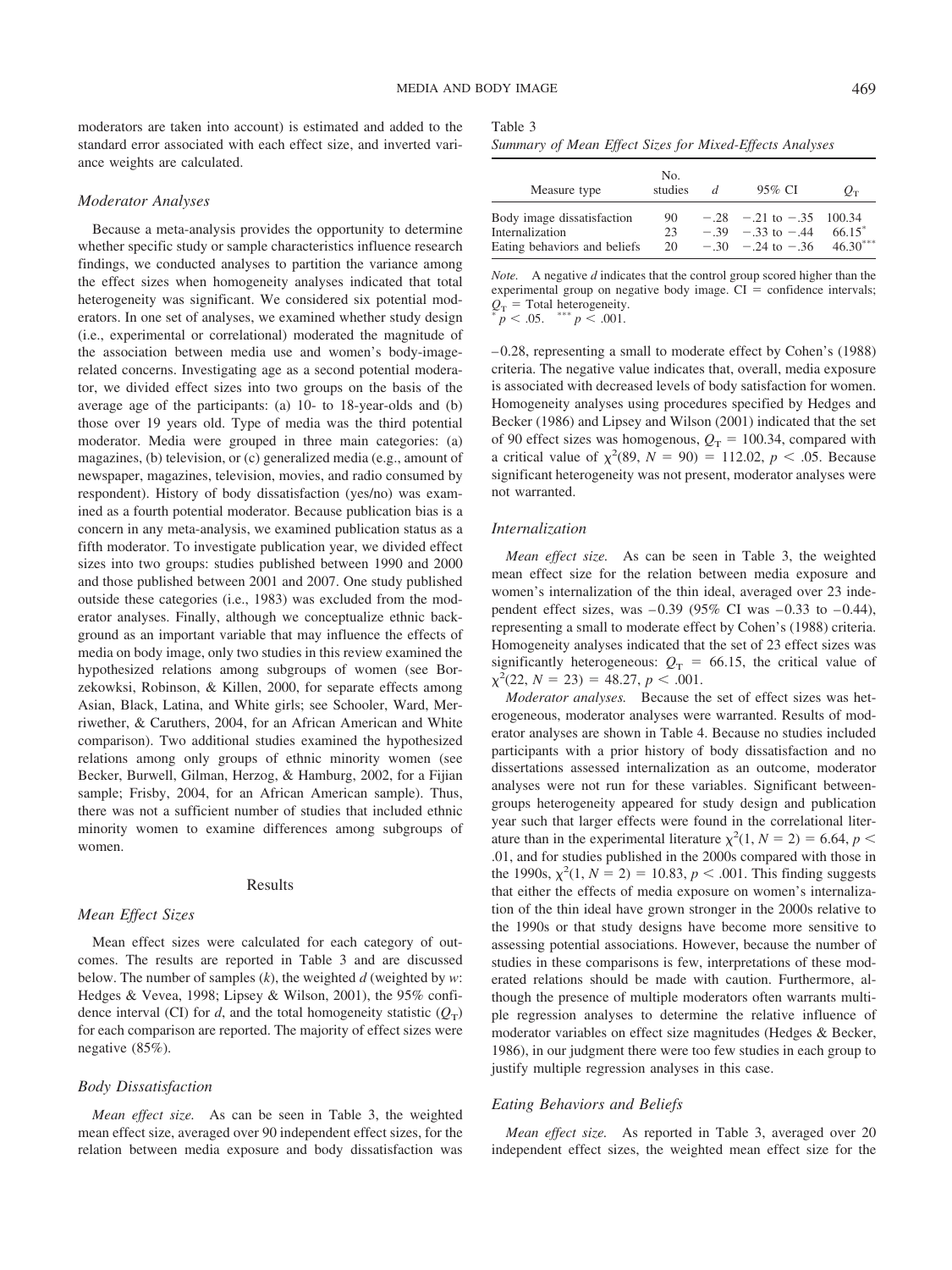| Table 4 |                                     |                                                         |  |  |
|---------|-------------------------------------|---------------------------------------------------------|--|--|
|         |                                     | Variables Potentially Moderating the Link Between Media |  |  |
|         | <i>Exposure and Internalization</i> |                                                         |  |  |

| Variable                  | Between-<br>groups $Q$ | No.<br>studies | d      | Within-group<br>Q |
|---------------------------|------------------------|----------------|--------|-------------------|
| Study design              | $7.10***$              |                |        |                   |
| Experimental              |                        | 7              | $-.21$ | 25.83             |
| Correlational             |                        | 16             | $-.42$ | $33.22***$        |
| Age group in years        | 3.78                   |                |        |                   |
| Adolescent (10-18)        |                        | 13             | $-.42$ | $26.18*$          |
| Young adult/adult (19–32) |                        | 10             | $-31$  | 36.19             |
| Media type                | 5.10                   |                |        |                   |
| Television                |                        | 7              | $-.39$ | 5.09              |
| Magazines                 |                        | 14             | $-.37$ | 45.07             |
| Generalized media         |                        | $\mathfrak{D}$ | $-33$  | $10.89***$        |
| Publication year          | $12.85^{\ast\ast\ast}$ |                |        |                   |
| 1990-1999                 |                        | 4              | $-.13$ | 3.75              |
| 2000-2005                 |                        | 19             | $-42$  | 45.55             |

*Note.*  $Q = \text{heterogeneity}$ <br>\*\*  $\sim$  01. \*\*\* *p* < .001.

relation between media exposure and women's eating behaviors and beliefs was  $-0.30$  (95% CI was  $-0.24$  to  $-0.36$ ), representing a small to moderate effect by Cohen's (1988) criteria. The negative value indicates that, overall, media use is related to higher eating disorder symptomatology. Homogeneity analyses indicated that the set of 20 effect sizes was heterogeneous ( $Q_T$  = 46.30) compared with a critical value of  $\chi^2(19, N = 20) = 43.82, p < .001$ .

*Moderator analyses.* The results of the moderator analyses for eating behaviors and beliefs are shown in Table 5. Because only one study included participants without a prior history of body dissatisfaction, moderator analyses were not run for prior history. The significant between-groups homogeneity statistics for age,  $\chi^2(1, N = 2) = 3.84, p < .05$ ; media type,  $\chi^2(1, N = 2) = 3.84$ ,  $p < .05$ ; and publication status,  $\chi^2(1, N = 2) = 10.83, p < .001$ , suggest that there is a significant difference in the magnitude of effect sizes as a function of these moderator variables. These findings suggest that the relation between media exposure and eating behaviors and beliefs is slightly stronger for adults than for adolescents, for generalized media use as opposed to television or magazine use, and much stronger for published versus unpublished manuscripts. Again, however, in each comparison the number of studies was few, precluding the use of multiple regression analyses and lending caution to interpretation of these findings.

## Discussion

This meta-analysis represents a systematic inquiry into the overall associations of thin-ideal media exposure and three main areas of women's body image and related concerns. The results show consistent associations across both experimental and correlational designs and across multiple measures of women's body image and eating behaviors and beliefs. Thus, these findings provide strong support for the notion that exposure to mass media depicting the thin-ideal body is related to women's vulnerability to disturbances related to body image.

#### *Body Dissatisfaction*

Consistent with the findings of Groesz et al. (2002), which were based on experimental studies, we found a small to moderate effect size suggesting that exposure to media images that depict the thin-ideal body is indeed linked to women's dissatisfaction with their own bodies. We replicated this finding with double the number of effect sizes, providing even greater support for the small to moderate negative relation between media exposure and women's body satisfaction. The finding from the experimental literature in the current review (57% of studies) provides evidence of a link between exposure to thin-ideal media images and body dissatisfaction in women. The similar outcome found in the correlational literature supports this finding and suggests that this phenomenon also operates outside a laboratory context. Prospective studies will be important in fully assessing the role of the media in women's vulnerability to disturbances related to body image.

#### *Internalization and Eating Behaviors and Beliefs*

In addition to clarifying the inconsistent findings demonstrated in the prior two meta-analytic reviews that focused on women's body dissatisfaction, the current review provides new information regarding the link between media and additional dimensions concerning women's experience of their bodies. Importantly, we found that media exposure was related to multiple outcome measures. Specifically, and consistent with our expectations, we found relationships between media and internalization of the thin ideal as well as between media and women's eating behaviors and beliefs. The small to moderate effect sizes found for these outcomes were comparable to the effect sizes for media exposure on body dissatisfaction. These findings suggest that, overall, thin-ideal media exposure is related to higher levels of body dissatisfaction, stronger internalization of the thin ideal, and more frequent bulimic and anorexic attitudes and behaviors. Interestingly, for the internalization outcome variable, we found that effects were stronger in the 2000s compared with in the 1990s. This finding should be interpreted cautiously because publication year may not accurately reflect the year that data were collected. However, this finding

Table 5

*Variables Potentially Moderating the Link Between Media Exposure and Eating Behaviors and Beliefs*

| Variable                             | Between-<br>groups $Q$ | No.<br>studies | d      | Within-group<br>$\varrho$ |
|--------------------------------------|------------------------|----------------|--------|---------------------------|
| Study design                         | 0.84                   |                |        |                           |
| Experimental                         |                        | 8              | $-.36$ | 21.91                     |
| Correlational                        |                        | 12             | $-.28$ | 28.46**                   |
| Age group in years                   | $6.43*$                |                |        |                           |
| Adolescent (ages 10–18)              |                        | 4              | $-.20$ | 4.38                      |
| Young adult/Adult (ages<br>$19 - 32$ |                        | 16             | $-35$  | $40.40***$                |
| Media type                           | $4.0^*$                |                |        |                           |
| Television                           |                        | 7              | $-.29$ | $22.42***$                |
| Magazines                            |                        | 11             | $-.26$ | $24.70***$                |
| Generalized media                    |                        | $\mathfrak{D}$ | $-.50$ | .09                       |
| Publication status                   | $11.42***$             |                |        |                           |
| Published                            |                        | 17             | $-.27$ | $37.72***$                |
| Not published                        |                        | 3              | $-.99$ | 2.07                      |
| Publication year                     | 0.09                   |                |        |                           |
| 1990-1999                            |                        | 8              | $-.30$ | 25.81                     |
| 2000-2005                            |                        | 12             | $-.28$ | 25.31                     |

*Note.*  $Q =$  heterogeneity.<br>\*  $p < .05$ . \*\*  $p < .01$ . \*\*\*  $p < .001$ .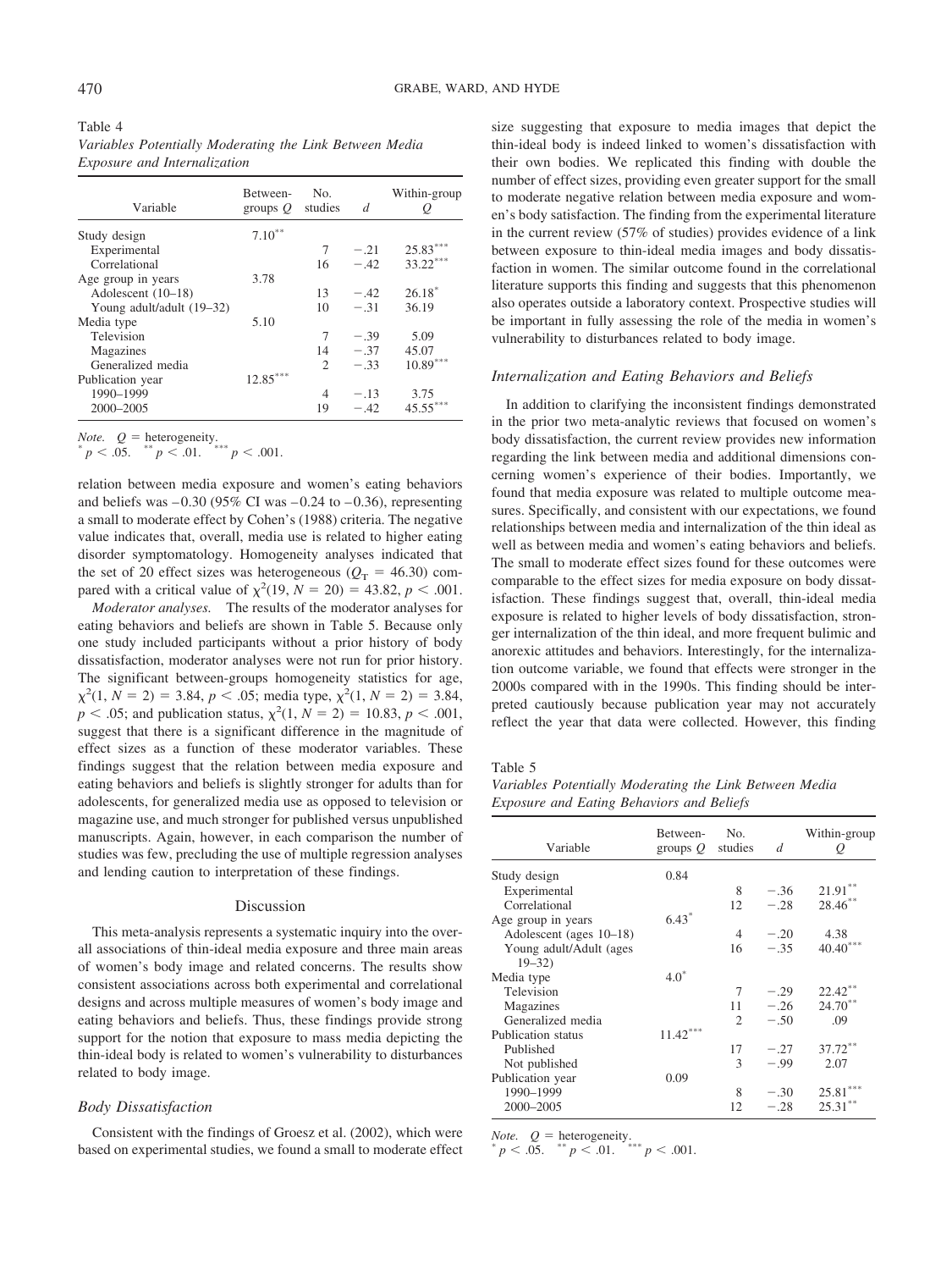allows us to speculate that the increasingly more prevalent objectifying images of women in the media may lead to increased internalization of the publicized ideal (see American Psychological Association, 2007, for a review). Furthermore, there was evidence that the magnitude of the effect size between media exposure and internalization was larger in the correlational literature, perhaps reflecting the fact that internalization of the thin ideal develops over time and with massive exposure, making it difficult to capture in a one-time laboratory setting. In sum, there does appear to be evidence that media exposure and women's internalization of the thin ideal are linked.

The effect sizes for the relation between media exposure and eating behaviors and beliefs were also consistent with the hypothesis that women exposed to thin-ideal media would score higher on measures that assess bulimia, purging, and anorexic attitudes and behaviors. Obviously, during a brief experiment we would not expect changes in behavior; however, many items on these measures concern beliefs about eating, purging, and dieting. In the context of an experiment, these direct effects are of particular concern because they suggest that even a brief manipulation can directly affect women's beliefs about dieting and eating and can encourage acceptance of behaviors that are potentially harmful to women's health, including purging and severe caloric restriction (Hawkins, Richards, Granley, & Stein, 2004). Furthermore, although there was statistical evidence that the effect sizes for eating behaviors were moderated, all of the effect sizes were in the same direction and in the small to moderate range. A finding linking media exposure to disordered eating behaviors and beliefs should warrant public attention. Eating disorders are among the 10 leading sources of disability among young women, and anorexia nervosa has the highest mortality rate of all mental disorders (Striegel-Moore & Bulik, 2007).

Concerns about eating disorders—specifically, anorexia and bulimia—must be balanced against concerns about the epidemic of obesity in the American population, including the population of American women. Obesity, of course, carries its own set of health risks as well.

Finally, the findings related to women's self-consciousness surrounding their bodies were too preliminary to be conclusive. The few studies eligible for this review highlight that much more research is warranted to understand the media's role in the development of body self-consciousness.

## Conclusion

Taken together, the findings from these analyses suggest that media exposure is linked to women's generalized dissatisfaction with their bodies, increased investment in appearance, and increased endorsement of disordered eating behaviors. These effects appear robust: They are present across multiple outcomes and are demonstrated in both the experimental and correlational literatures. Thus we can see that media exposure appears to be related to women's body image negatively regardless of assessment technique, individual difference variables, media type, age, or other idiosyncratic study characteristics. Moreover, although 43% of the effect sizes in our analyses were from correlational studies, thereby precluding causal inferences, 57% were from experimental designs. Indeed, because no single methodological approach can stand alone in answering these key questions, we believe that converging results from studies using multiple methodologies enhance confidence in the validity of the conclusions drawn. However, what remains necessary is the use of longitudinal, prospective designs; longitudinal studies are positioned to provide additional evidence regarding the role of media in disturbances related to body image.

# *Other Research on Media Effects*

The current findings can be interpreted in the context of other, more well established areas of media research. For example, researchers have focused extensively on the influence of violent media on the aggressive behavior of youth. Findings from a meta-analysis summarizing the most up-to-date literature demonstrated that both experimental and correlational studies, on average, yielded an effect of violent video games on aggressive behavior that was comparable to the effects reported in the current study (average effect size  $r = .28$ ; C. A. Anderson et al., 2004). The authors reported that the experimental studies demonstrated that brief exposure to violent video games led to an immediate increase in aggressive behavior, whereas the correlational studies linked repeated exposure to violent video games to a variety of types of real-world aggressive behavior, including violent criminal behavior. Of course, media violence research is a much more mature area of scholarship with a longer history of research and increasingly sophisticated designs that make these inferences warranted. Thin-ideal media research is much newer and inferences must therefore be more modest, but the media violence research provides a roadmap for ways in which research can proceed.

# *Implications*

The findings from this study can inform prevention and intervention efforts particularly in the areas of education and advertising. With respect to education, media literacy can be used to teach girls and women to become more active, critical consumers of appearance-related media to prevent the development of body dissatisfaction and disturbed eating behaviors. For example, Posavac et al. (1998) found that female college students with negative body image who were given a 7-min psychoeducational presentation involving media analysis were less likely to engage in social comparison and less likely to be negatively affected by images of slender beauty than were students who had seen the same images without prior education. In another study, Irving, Dupen, and Berel (1998) found that female high school students who participated in a media literacy discussion reported lower perceived realism of media images and less internalization of the popular standard of beauty. However, Irving et al. also reported that the groups did not differ on levels of body dissatisfaction. In fact, despite the critical awareness that media literacy training stands to offer, several studies have found limited evidence of the effectiveness of media literacy, suggesting that the pervasiveness of the media's promotion of the thin ideal is far greater than the proactive messages offered in one-time interventions (e.g., Irving & Berel, 2001; McVey & Davis, 2002). Thus, short-term media literacy interventions alone may not suffice to counteract massive media exposure to the thin ideal.

Perhaps of greater benefit would be to reduce the emphasis on an unrealistically thin ideal that is perpetuated through the objec-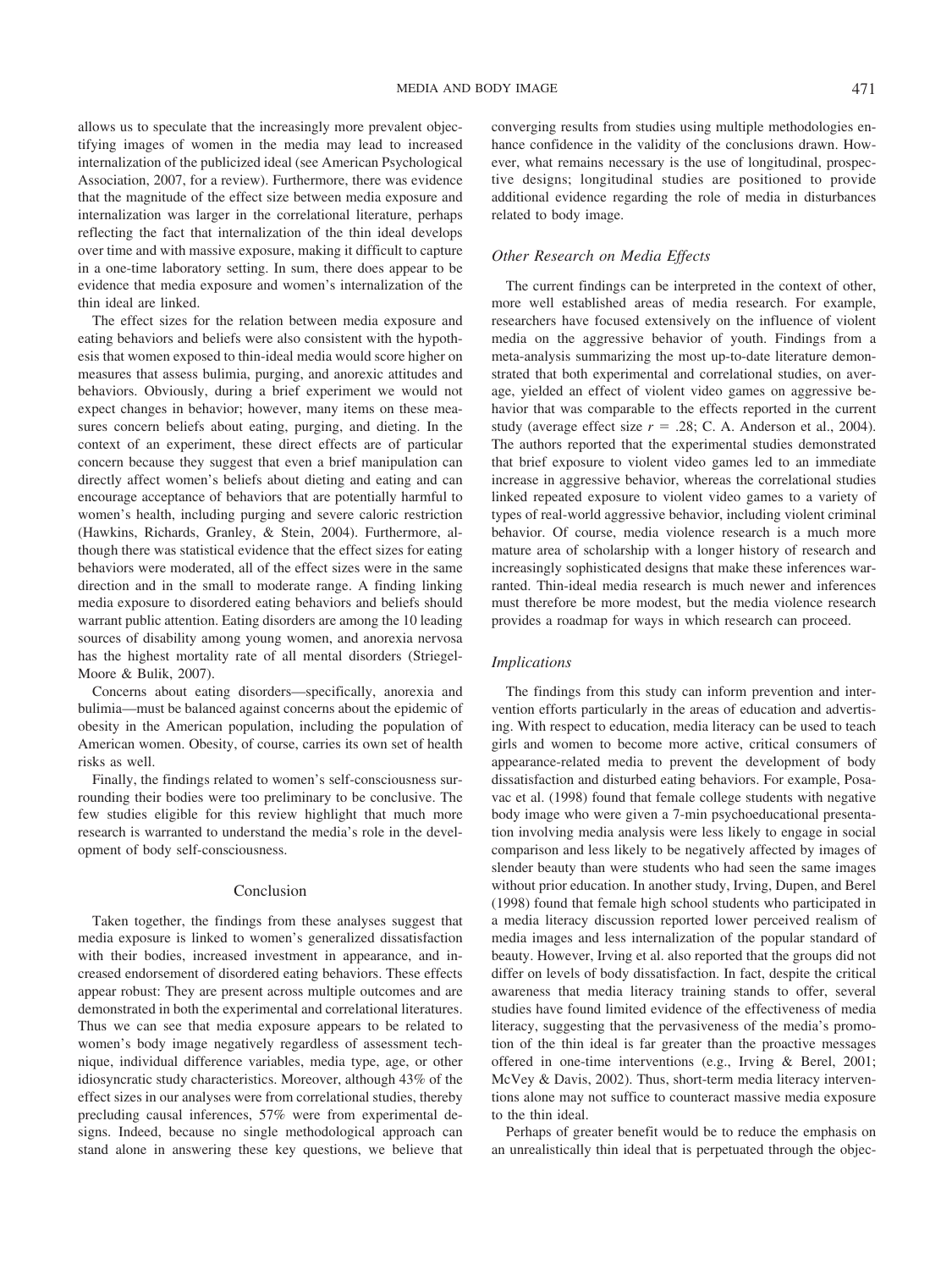tification of women's bodies in the media. Interestingly, Dittmar and Howard (2004) found that women reported less body-focused anxiety after exposure to attractive, average-size models than after exposure to no models; the lowered anxiety, in a sense, demonstrates a relief effect due to exposure to "average" models. Importantly for the advertising industry, research in this area has also demonstrated that when average-size models and ultra-thin models are equally attractive, they are also perceived to be equally effective in advertising a product (Dittmar & Howard, 2004; Halliwell & Dittmar, 2004; Halliwell, Dittmar, & Howe, 2005). These findings suggest that use of average-size models in advertising could help protect some women from developing body dissatisfaction or at least avoid exacerbating existing body image concerns.

## *Limitations and Future Directions*

Despite the contributions of the present study, there are limitations that future research may want to address. First, much of what is known about women's body dissatisfaction is based largely on White samples (Grabe & Hyde, 2006), with a significant omission of women of color from this research area. It is therefore unclear from our results whether media exposure would operate similarly across other ethnic groups. The limited number of studies in this review that did examine the role of ethnicity suggested that it does affect women's level of body dissatisfaction in the face of mainstream media (e.g., Schooler et al., 2004). Therefore, this review highlights the extreme neglect of women of color in this research area. Further study of media exposure among girls and women from diverse ethnic groups, and with ethnic-focused media, is needed to increase our knowledge of the role that the media play in body image disturbance in girls and women of color. Furthermore, the findings of this review are not generalizable beyond English-speaking countries.

Second, although we believe that the correlational data enhanced the validity of the experimental findings by providing data on actual media diets, the nature of correlational data do not permit identification of the prospective contributions of media to the development of negative body image. Although there were not enough prospective studies to include in the meta-analytic paradigm, recent longitudinal investigation has begun to demonstrate that exposure to appearance-focused media prospectively contributes to the development of body image issues among girls and women. Specifically, it has been found that viewing sexually objectifying television predicts subsequent self-objectification one year later among college women (Aubrey, 2006). Other findings indicate that increased television viewing among grade school girls is associated with higher disordered eating one year later (Harrison & Hefner, 2006); that frequent viewing of appearance-focused television among girls predicts lower levels of appearance satisfaction one year later (Dohnt & Tiggemann, 2006b); and that frequent magazine and television exposure among teenage girls each predict higher levels of internalization, core beliefs about appearance value, and drive for thinness one year later (Tiggemann, 2006). Although more longitudinal research designs are ultimately needed to test the long-term effects of media exposure, the initial findings, coupled with the meta-analytic results, strongly suggest that the media are influential in the development of body image issues among women.

Third, research on the potential consequences of thin-ideal media need to be extended to include other outcomes, such as obesity and body self-consciousness. The findings we analyzed related to women's self-consciousness surrounding their bodies were too preliminary to be conclusive. However, the few studies eligible for this review highlight that much more research is warranted to understand the media's role in the development of body self-consciousness. In addition, given the roles of body dissatisfaction and dieting behavior in the onset of obesity (e.g., Field & Colditz, 2001; Haines & Neumark-Sztianer, 2006), research in this area should also begin to include obesity and other weight-related behaviors as outcomes, both directly and indirectly. At the moment, media use is assumed to connect to obesity via exposure to repeated advertisements of unhealthy foods and via the inactivity that comes with viewing (e.g., Haines & Neumark-Sztianer, 2006). But it is also likely that media exposure, which means exposure to the thin ideal, contributes to obesity through its promotion of body dissatisfaction, bingeing behaviors, and unhealthy attitudes and practices, such as meal skipping. Evidence that dieting is a significant predictor of obesity, which characterizes 30% of American women (Centers for Disease Control, 2006), continues to build. For example, data from the prospective longitudinal sample of Neumark-Sztianer and colleagues (Neumark-Sztianer et al., 2006; Neumark-Sztianer, Wall, Haines, Story, & Eisenberg, 2007) indicate that adolescents who reported dieting were at nearly twice the risk for being overweight 5 years later and that those who used unhealthful weight control behaviors, such as meal skipping and diet pills, were at 3 times the risk. More extensive study of the role of thin-ideal media exposure in these important health behaviors is needed.

Finally, it is interesting to note that in a small percentage of studies there was a positive effect of media on women's body image concerns, suggesting that some women actually feel better about themselves after viewing media images. However, this effect was found in only 8 of 141 samples. Interestingly, in half of those, the positive effect was demonstrated among either restrained eaters or body-satisfied women (e.g., Joshi, Herman, & Polivy, 2004; Mills, Polivy, Herman, & Tiggemann, 2002). Thus, it is possible that women who are consciously addressing their body image (e.g., restricting calories) or are already satisfied with their bodies feel elevated satisfaction in the presence of the appearance-related cues provided by the media. However, given that the number of studies in this area were few, interpretations of this finding are tentative.

It would also be important to examine potential defenses against the negative correlates of media use. Several studies have demonstrated that the extent to which women internalize cultural ideals of thinness and appearance as a personal standard operates as a moderator of their vulnerability to the negative impact of thin-ideal media images on their own body image (Dittmar & Howard, 2004). Thus, minimizing the importance of attractiveness seems to be an important avenue for inoculating women against thin-ideal media images. However, given the prevalence of the mass media it seems unrealistic to expect that the majority of girls and women can be sufficiently defended against a vast array of messages that reinforce the notion that attractiveness should be of primary importance to women. New policies adopted in Spain and Italy, and more tentatively by the Council of Fashion Designers of America, that exclude hyperthin women from modeling may be helpful not only to the models themselves but also to millions of girls and women who view these images.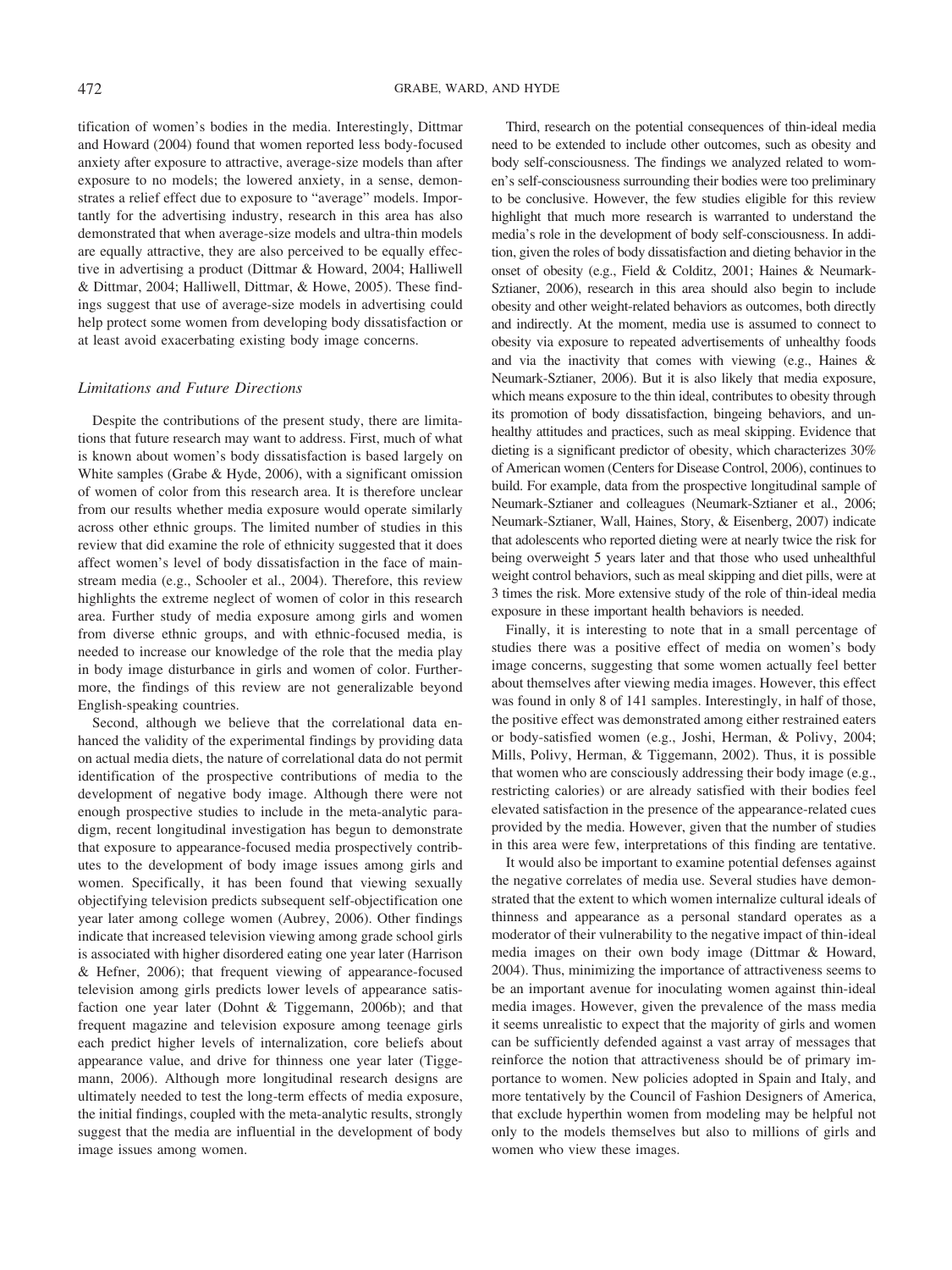#### References

References marked with an asterisk indicate studies included in the meta-analysis.

- \*Abramson, E., & Valene, P. (1991). Media use, dietary restraint, bulimia, and attitudes toward obesity: A preliminary study. *British Review of Bulimia and Anorexia Nervosa, 5,* 73–76.
- American Psychological Association Task Force on the Sexualization of Girls. (2007). *Report of the Task Force on the Sexualization of Girls.* Washington, DC: Author. Retrieved January 10, 2007, from http:// www.apa.org/pi/wpo/sexualizationrep.pdf
- Anderson, C. A., Berkowitz, L., Donnerstein, E., Huesmann, L. R., Johnson, J. D., Linz, D., et al. (2003). The influence of media violence on youth. *Psychological Science in the Public Interest, 4,* 81–110.
- Anderson, C. A., Carnagey, N. L., Flanagan, M., Benjamin, A. J., Eubanks, J., & Valentine, J. (2004). Violent video games: Specific effects of violent content on aggressive thoughts and behavior. *Advances in Experimental Social Psychology, 36,* 199 –249.
- \*Anderson, D. R., Huston, A. C., Schmitt, K. L., Linebarger, D. L., & Wright, J. C. (2001). Early childhood television viewing and adolescent behavior. *Monographs of the Society for Research in Child Development, 66,* 108 –118.
- \*Aubrey, J. S. (2006). Effects of sexually objectifying media on selfobjectification and body surveillance in undergraduates: Results of a 2-year panel study. *Journal of Communication, 56,* 366 –386.
- Bearman, S. K., Presnell, K., & Martinez, E. (2006). The skinny on body dissatisfaction: A longitudinal study of adolescent girls and boys. *Journal of Adolescence, 35,* 217–229.
- Bearman, S. K., Stice, E., & Chase, A. (2003). Evaluation of an intervention targeting both depressive symptoms and bulimic pathology: A randomized prevention trial. *Behavior Therapy, 34,* 277–293.
- \*Becker, A., Burwell, R. A., Gilman, S., Herzog, D., & Hamburg, P. (2002). Eating behaviors and attitudes following prolonged exposure to television among ethnic Fijian adolescent girls. *British Journal of Psychiatry, 180,* 509 –514.
- Ben-Tovim, D. I., & Walker, M. K. (1991). The development of the Ben-Tovim Walker Body Attitudes Questionnaire (BAQ), a new measure of women's attitudes towards their own bodies. *Psychological Medicine, 21,* 775–784.
- Berscheid, E., Walster, E., & Bohrnstedt, G. (1973). The happy American body: A survey report. *Psychology Today, 21,* 119 –131.
- \*Birkeland, R., Thompson, J., & Herbozo, S. (2005). Media exposure, mood, and body image dissatisfaction: An experimental test of person versus product priming. *Body Image*, 2, 53-61.
- \*Bissell, K. L., & Zhou, P. (2004). Must-see TV or ESPN: Entertainment and sports media exposure and body-image distortion in college women. *Journal of Communication, 54,* 5–21.
- \*Borowiak, D. M. (2003). *The antecedents and consequences of body image dissatisfaction: A structural modeling analysis and a controlled laboratory task.* Unpublished doctoral dissertation, University of North Dakota.
- \*Borzekowski, D. L. G., Robinson, T. N., & Killen, J. D. (2000). Does the camera add 10 pounds? Media use, perceived importance of appearance, and weight concerns among teenage girls. *Journal of Adolescent Health, 26,* 36 – 41.
- Botta, R. A. (1999). Television images and adolescent girls' body image disturbance. *Journal of Communication*, 49, 22-41.
- Botta, R. A. (2000). The mirror of television: A comparison of Black and White adolescents' body image. *Journal of Communication, 50,* 144 –159.
- \*Brown, A., & Dittmar, H. (2005). Think 'thin' and feel bad: The role of appearance schema activation, attention level, and thin-ideal internalization for young women's responses to ultra-thin media ideals. *Journal of Social and Clinical Psychology, 24,* 1088 –1113.
- Brown, J. D. (2002). Mass media influences on sexuality. *Journal of Sex Research, 39,* 42– 45.
- Brown, T. A., Cash, T. F., & Mikulka, P. J. (1990). *Attitudinal body image assessment: Factor analysis of the Body-Self Relations Questionnaire.* Unpublished manuscript.
- \*Cash, T. F., Cash, D. W., & Butters, J. W. (1983). "Mirror, mirror on the wall . . . ?": Contrast effects and self-evaluations of physical attractiveness. *Personality and Social Psychology Bulletin, 9,* 351–358.
- Cash, T. F., Fleming, E. C., Alindogan, J., Steadman, L., & Whitehead, A. (2002). Beyond body image as a trait: The development and validation of the Body Image States Scale. *Eating Disorders: The Journal of Treatment & Prevention, 10,* 103–113.
- Cash, T. F., & Labarge, A. S. (1996). Development of the appearance schemas inventory: A new cognitive body image assessment. *Cognitive Therapy Research, 20,* 37–50.
- \*Cattarin, J., Williams, R., Thomas, C. M., & Thompson, J. K. (2000). Body image, mood, and televised images of attractiveness: The role of social comparison. *Journal of Social and Clinical Psychology, 19,* 220 – 239.
- Centers for Disease Control. (2006). *Chartbook on trends in the health of Americans.* Hyattsville, MD: National Center for Health Statistics, U.S. Department of Health and Human Services.
- \*Clay, D., Vignoles, V. L., & Dittmar, H. (2005). Body image and self-esteem among adolescents girls: Testing the influence of sociocultural factors. *Journal of Research on Adolescence*, 15, 451-477.
- Cohen, J. (1988). *Statistical power analysis for the behavioral sciences* (2nd ed.). Hillsdale, NJ: Erlbaum.
- Conner, M., Martin, E., Silverdale, N., & Grogan, S. (1996). Dieting in adolescence: Underlying beliefs and attitudes. *British Journal of Health Psychology, 1,* 315–325.
- \*Coolican, C. R. (1999). *The effect of television programming that emphasizes beauty/thinness on women's body image and self-esteem.* Unpublished doctoral dissertation, University of Alberta, Edmonton, Alberta, Canada.
- Cooper, P. J., Taylor, M. J., Cooper, Z., & Fairburn, C. G. (1987). The development and validation of the Body Shape Questionnaire. *International Journal of Eating Disorders, 6,* 485– 494.
- \*Crouch, A., & Degelman, D. (1998). Influence of female body images in printed advertising on self-ratings of physical attractiveness by adolescent girls. *Perceptual & Motor Skills, 87,* 585–586.
- \*Cusumano, D., & Thompson, J. (1997). Body image and body shape ideals in magazines: Exposure, awareness, and internalization. *Sex Roles, 37,* 701–721.
- Cusumano, D. L., & Thompson, J. K. (2001). Media influence and body image in 8 –11 year old boys and girls: A preliminary report on the Multidimensional Media Influence Scale. *International Journal of Eating Disorders, 29,* 37– 44.
- Dittmar, H. (2005). Vulnerability factors and processes linking sociocultural pressures and body dissatisfaction. *Journal of Social and Clinical Psychology, 24,* 1081–1087.
- \*Dittmar, H., & Howard, S. (2004). Thin-ideal internalization and social comparison tendency as moderators of media models' impact on women's body-focused anxiety. *Journal of Social and Clinical Psychology, 23,* 768 –791.
- \*Dohnt, H. K., & Tiggemann, M. (2006a). Body image concerns in young girls: The role of peers and media prior to adolescence. *Journal of Youth and Adolescence, 35,* 135–145.
- Dohnt, H., & Tiggemann, M. (2006b). The contribution of peer and media influences to the development of body satisfaction and self-esteem in young girls: A prospective study. *Developmental Psychology, 42,* 929 –936.
- \*Dunkley, T. L., Wertheim, E. H., & Paxton, S. J. (2001). Examination of a model of multiple sociocultural influences on adolescent girls' body dissatisfaction and dietary restraint. *Adolescence, 36,* 265–279.
- \*Durkin, S. J., & Paxton, S. J. (2002). Predictors of vulnerability to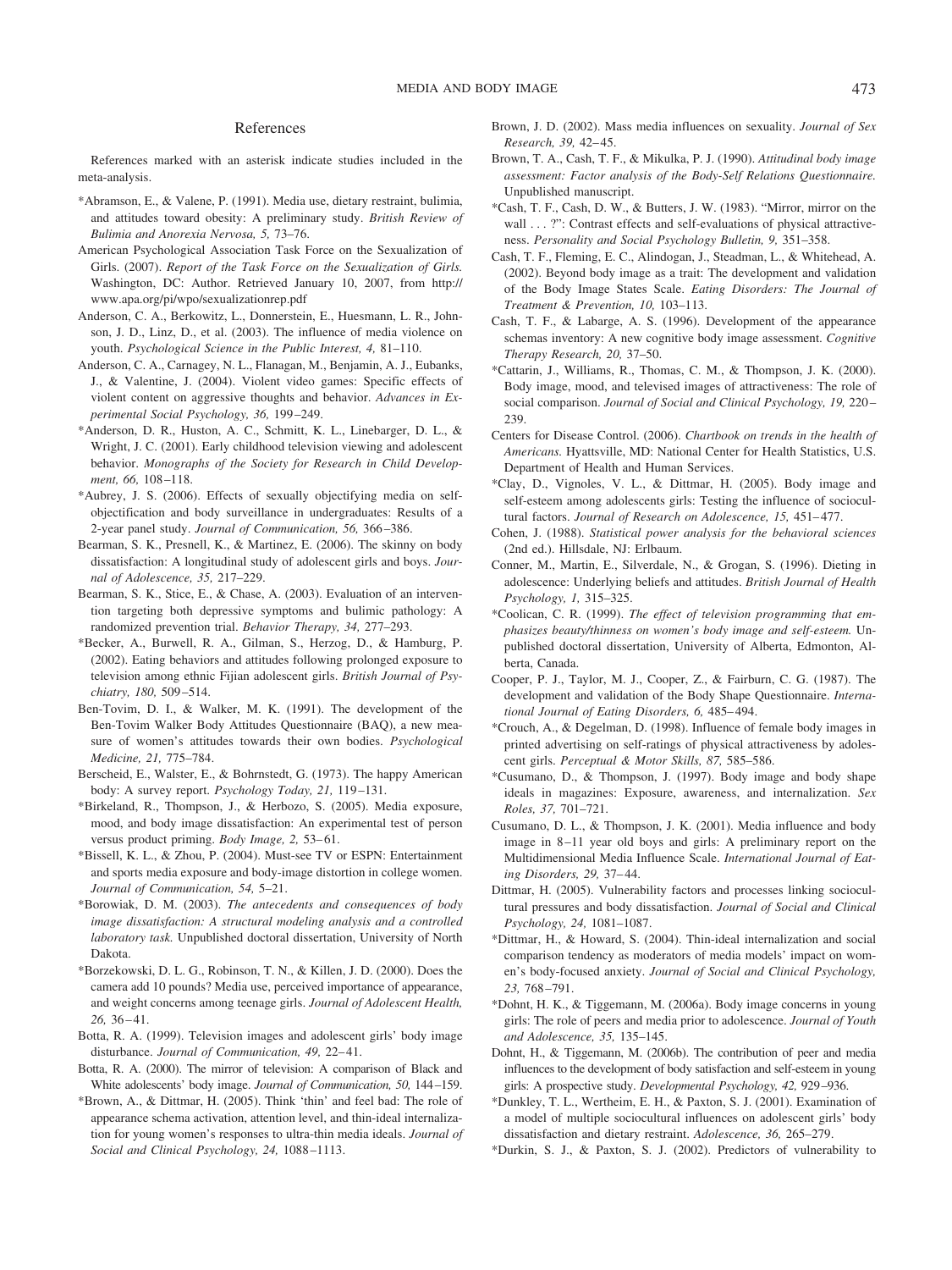reduced body image satisfaction and psychological well-being in response to exposure to idealized female media images in adolescent girls. *Journal of Psychosomatic Research, 53,* 995–1005.

- \*Esteban, C. M. (2003). *The effects of media images on women's body esteem across ethnicity.* Unpublished doctoral dissertation, Alliant International University, Fresno, California.
- Fairburn, C. G., & Belgin, S. J. (1994). Assessment of eating disorders: Interview or self-report questionnaire? *International Journal of Eating Disorders, 16,* 363–370.
- Feingold, A., & Mazzella, R. (1998). Gender differences in body image are increasing. *Psychological Science, 9,* 190 –195.
- Field, A., & Colditz, G. (2001). Frequent dieting and the development of obesity among children and adolescents. *Nutrition, 17,* 355–356.
- Fouts, G., & Burggraf, K. (1999). Television situation comedies: Female body images and verbal reinforcement. *Sex Roles, 40,* 473– 481.
- Fouts, G., & Burggraf, K. (2000). Television situation comedies: Female weight, male negative comments, and audience reactions. *Sex Roles, 42,* 925–932.
- Franzoi, S. L., & Shields, S. A. (1984). The Body Esteem Scale: Multidimensional structure and sex differences in a college population. *Journal of Personality Assessment, 48,* 173–178.
- \*Frisby, C. M. (2004). Does race matter? Effects of idealized images on African American women's perceptions of body esteem. *Journal of Black Studies, 34,* 323–347.
- Garner, D. M., Garfinkel, P. E., Schwartz, D., & Thompson, M. (1980). Cultural expectations of thinness in women. *Psychological Reports, 47,* 483– 491.
- Garner, D. M., Olmsted, M. P., Bohr, Y., & Garfinkel, P. E. (1982). The eating attitudes test: Psychometric features and clinical correlates. *Psychological Medicine, 12,* 871– 878.
- Garner, D. M., Olmsted, M. P., & Polivy, J. (1983). Development and validation of a multidimensional eating disorder inventory for anorexia nervosa and bulimia. *International Journal of Eating Disorders, 2,* 15–34.
- Gerbner, G., Gross, L., & Morgan, M. (2002). Growing up with television: Cultivation processes. In J. Bryant & D. Zillman (Eds.), *Media effects:* Advances in theory and research (2nd ed., pp. 43-67). Mahwah, NJ: Erlbaum.
- Grabe, S., & Hyde, J. S. (2006). Ethnicity and body dissatisfaction among women in the United States: A meta-analysis. *Psychological Bulletin, 132,* 622– 640.
- Grabe, S., Hyde, J., & Lindberg, S. (2007). Body objectification and depression in adolescents: The role of gender, shame, and rumination. *Psychology of Women Quarterly, 31,* 164 –175.
- Greenberg, B. S., Eastin, M., Hofschire, L., Lachlan, K., & Brownell, K. (2003). Portrayals of overweight and obese individuals on commercial television. *American Journal of Public Health, 93,* 1342–1348.
- Groesz, L. M., Levine, M. P., & Murnen, S. K. (2002). The effect of experimental presentation of thin media images on body satisfaction: A meta-analytic review. *International Journal of Eating Disorders, 31,*  $1 - 16$ .
- \*Grogan, S., Williams, Z., & Conner, M. (1996). The effects of viewing same gender photographic models on body-esteem. *Psychology of Women Quarterly, 20,* 569 –575.
- Haines, J., & Neumark-Sztianer, D. (2006). Prevention of obesity and eating disorders: A consideration of shared risk factors. *Health Education Research, 21,* 770 –782.
- \*Halliwell, E., & Dittmar, H. (2004). Does size matter? The impact of models' body size on women's body-focused anxiety and advertising effectiveness. *Journal of Social and Clinical Psychology, 23,* 104 –122.
- \*Halliwell, E., Dittmar, H., & Howe, J. (2005). The impact of advertisements featuring ultra-thin or average-size models on women with a history of eating disorders. *Journal of Community & Applied Social Psychology, 15,* 406 – 413.
- Hamilton, K., & Waller, G. (1993). Media influences on body size estimation in anorexia and bulimia. *British Journal of Psychiatry, 162,* 837– 840.
- \*Hargreaves, D. A., & Tiggemann, M. (2002). The effect of television commercials on mood and body dissatisfaction: The role of appearanceschema activation. *Journal of Social and Clinical Psychology, 21,* 287– 308.
- \*Hargreaves, D. A., & Tiggemann, M. (2003a). Longer-term implications of responsiveness to 'thin-ideal' television: Support for a cumulative hypothesis of body image disturbance? *European Eating Disorders Review, 11,* 465– 477.
- \*Hargreaves, D. A., & Tiggemann, M. (2003b). The effect of "thin ideal" television commercials on body dissatisfaction and schema activation during early adolescence. *Journal of Youth and Adolescence, 32,* 367– 373.
- \*Hargreaves, D. A., & Tiggemann, M. (2004). Idealized media images and adolescent body image: 'Comparing' boys and girls. *Body Image, 1,* 351–361.
- Harrison, K. (1997). Does interpersonal attraction to thin media personalities promote eating disorders? *Journal of Broadcasting and Electronic Media, 41,* 478 –500.
- \*Harrison, K. (2000). The body electric: Thin-ideal media and eating disorders in adolescents. *Journal of Communication, 50,* 119 –143.
- \*Harrison, K., & Cantor, J. (1997). The relationship between media consumption and eating disorders. *Journal of Communication, 47, 40-67*.
- Harrison, K., & Hefner, V. (2006). Media exposure, current and future body ideals, and disordered eating among preadolescent girls: A longitudinal panel study. *Journal of Youth & Adolescence, 35,* 146 –156.
- \*Hawkins, N., Richards, P. S., Granley, H., & Stein, D. M. (2004). The impact of exposure to the thin-ideal media images on women. *Eating Disorders: The Journal of Treatment & Prevention, 12,* 35–50.
- Heatherton, T. F., & Polivy, J. (1991). Chronic dieting and eating disorders: A spiral model. In J. H. Crowther, S. E. Hobfall, M. A. P. Stephens, & D. L. Tennebaum (Eds.), *The etiology of bulimia: The individual and family context* (pp. 133–155). Washington, DC: Hemisphere.
- Hedges, L. V. (1981). Distribution theory for Glass's estimator of effect size and related estimators. *Journal of Educational Statistics, 6,* 107– 128.
- Hedges, L. V., & Becker, B. J. (1986). Statistical methods in the metaanalysis of research on gender differences. In J. S. Hyde & M. C. Linn (Eds.), *The psychology of gender* (pp. 14 –50). Baltimore: Johns Hopkins University Press.
- Hedges, L. V., & Vevea, J. L. (1998). Fixed- and random-effects models in meta-analysis. *Psychological Methods, 3,* 486 –504.
- \*Heinberg, L. J., & Thompson, J. K. (1995). Body image and televised images of thinness and attractiveness: A controlled laboratory investigation. *Journal of Social and Clinical Psychology, 14,* 325–328.
- Heinberg, L. J., Thompson, J. K., & Stormer, S. (1995). Development and validation of the Sociocultural Attitudes Towards Appearance Questionnaire. *International Journal of Eating Disorders, 17,* 81– 89.
- \*Henderson-King, D., Henderson-King, E., & Hoffman, L. (2001). Media images and women's self-evaluations: Social context and importance of attractiveness as moderators. *Personality & Social Psychology Bulletin, 27,* 1407–1416.
- Henderson-King, E., & Henderson-King, D. (1997). Media effects on women's body esteem: Social and individual difference factors. *Journal of Applied Social Psychology, 27,* 399 – 417.
- \*Hofschire, L. J., & Greenberg, B. S. (2001). Media's impact on adolescents' body dissatisfaction. In J. D. Brown & J. R. Steele (Eds.), *Sexual teens, sexual media* (pp. 125–149). Mahwah, NJ: Erlbaum.
- Holmstrom, A. J. (2004). The effects of the media on body image: A metaanalysis. *Journal of Broadcasting & Electronic Media, 48,* 196 –217.
- \*Irving, L. M. (1990). Mirror image: Effects of the standard of beauty on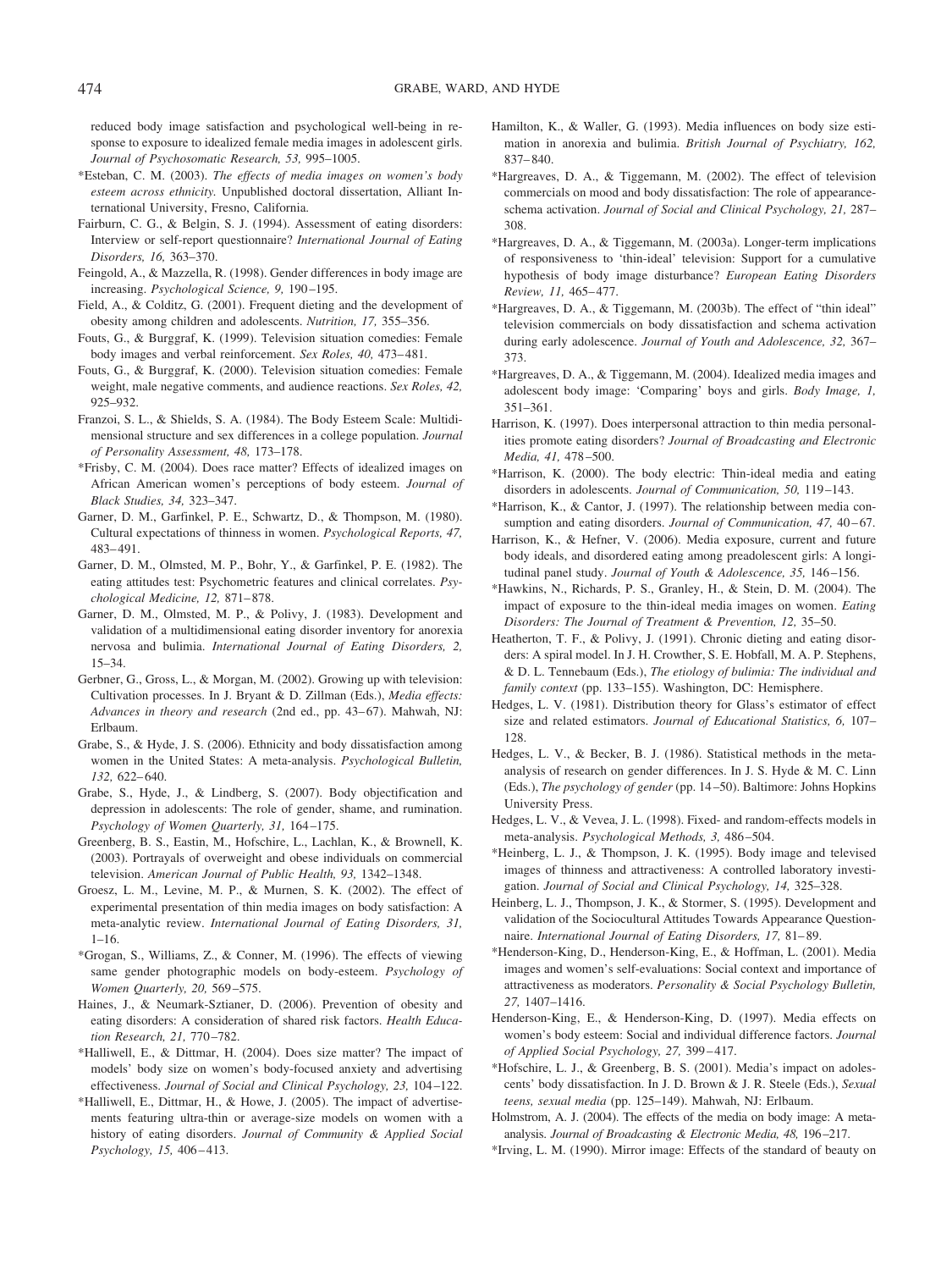the self- and body-esteem of women exhibiting varying levels of bulimic symptoms. *Journal of Social and Clinical Psychology, 9,* 230 –242.

- Irving, L. M., & Berel, S. (2001). Comparison of media literacy programs to strengthen college women's resistance to media images. *Psychology of Women Quarterly, 6,* 119 –131.
- Irving, L. M., Dupen, J., & Berel, S. (1998). A media literacy program for high school females. *Eating Disorders: The Journal of Treatment and Prevention, 25,* 103–111.
- Jane, D. M., Hunter, G., & Lozzi, B. M. (1999). Do Cuban American women suffer from eating disorders? Effects of media exposure and acculturation. *Hispanic Journal of Behavioral Science, 21,* 212–218.
- Johnson, F., & Wardle, J. (2005). Dietary restraint, body dissatisfaction, and psychological distress: A prospective analysis. *Journal of Abnormal Psychology, 114,* 119 –125.
- \*Jones, D. C., Vigfusdottir, T. H., & Lee, Y. (2004). Body image and the appearance culture among adolescent girls and boys: An examination of friend conversations, peer criticism, appearance magazines, and the internalization of appearance ideals. *Journal of Adolescent Research, 19,* 323–339.
- \*Joshi, R., Herman, C. P., & Polivy, J. (2004). Self-enhancing effects of exposure to thin-body images. *International Journal of Eating Disorders, 35,* 333–341.
- \*Kalodner, C. R. (1997). Media influences on male and female non-eatingdisordered college students: A significant issue. *Eating Disorders: The Journal of Treatment & Prevention, 5,* 47–57.
- Klein, H., & Shiffman, K. S. (2005). Thin is 'in' and stout is 'out': What animated cartoons tell viewers about body weight. *Eating and Weight Disorders, 10,* 107–116.
- \*Kozak, A. (2001). *Media consumption and body image disturbance in late elementary school-age children.* Unpublished doctoral dissertation, Texas Woman's University.
- \*Lavin, M. A., & Cash, T. F. (2000). Effects of exposure to information about appearance stereotyping and discrimination on women's body images. *International Journal of Eating Disorders, 29,* 51–58.
- \*Lavine, H., Sweeney, D., & Wagner, S. (1999). Depicting women as sex objects in television advertising: Effects on body dissatisfaction. *Personality and Social Psychology Bulletin, 25,* 1049 –1058.
- Levine, M. P., & Harrison, K. (2004). Media's role in the perpetuation and prevention of negative body image and disordered eating. In J. K. Thompson (Ed.), *Handbook of eating disorders and obesity* (pp. 695– 717). Hoboken, NJ: Wiley.
- \*Lin, L. F., & Kulik, J. A. (2002). Social comparison and women's body satisfaction. *Basic and Applied Social Psychology, 24,* 115–123.
- Lipsey, M. W., & Wilson, D. B. (2001). *Practical Meta-Analysis.* Applied Social Research Methods Series (Vol. 49). Thousand Oaks, CA: Sage Publications.
- Maloney, M. J., McGuire, J. B., & Daniels, S. R. (1988). Reliability testing of a children's version of the Eating Attitudes Test. *Journal of the American Academy of Child and Adolescent Psychiatry, 27,* 541–543.
- Martin, M. C., & Gentry, J. W. (1997). Stuck in the model trap: The effects of beautiful models in ads on female pre-adolescents and adolescents. *Journal of Advertising, 26,* 19 –33.
- \*Martin, M. C., & Kennedy, P. F. (1993). Advertising and social comparison: Consequences for female preadolescents and adolescents. *Psychology and Marketing, 10,* 513–530.
- McKinley, N. M., & Hyde, J. S. (1996). The Objectified Body Consciousness Scale: Development and validation. *Psychology of Women Quarterly, 20,* 181–215.
- McVey, G. L., & Davis, R. (2002). A program to promote positive body image: A 1-year follow-up evaluation. *Journal of Early Adolescence, 22,* 97–109.
- Mendelson, B. K., & White, D. R. (1985). Development of self-body-esteem in overweight youngsters. *Developmental Psychology, 21,* 90 –96.
- Miller, L. C., Murphy, R., & Buss, A. H. (1981). Consciousness of body:

Private and public. *Journal of Personality and Social Psychology, 41,* 397– 406.

- \*Mills, J., Polivy, J., Herman, C. P., & Tiggemann, M. (2002). Effects of exposure to thin media images: Evidence of self-enhancement among restrained eaters. *Personality and Social Psychology Bulletin, 28,* 1687–1699.
- Mizes, J. S. (1990). Criterion-related validity of the Anorectic Cognitions Questionnaire. *Addictive Behaviors, 15,* 153–163.
- \*Monro, F., & Huon, G. (2005). Media-portrayed idealized images, body shame, and appearance anxiety. *International Journal of Eating Disorders, 38,* 85–90.
- Monteath, S. A., & McCabe, M. P. (1997). The influence of societal factors on the female body image. *Journal of Social Psychology, 137,* 708 –727.
- Morris, A., Cooper, T., & Cooper, P. J. (1989). The changing shape of female fashion models. *International Journal of Eating Disorders, 8,* 593–596.
- \*Morry, M. M., & Staska, S. L. (2001). Magazine exposure: Internalization, self-objectification, eating attitudes, and body satisfaction in male and female university students. *Canadian Journal of Behavioural Science, 33,* 269 –279.
- Myers, P. N., & Biocca, F. A. (1992). The elastic body image: The effect of television advertising and programming on body image distortions in young women. *Journal of Communication, 42,* 108 –133.
- Neumark-Sztianer, D., Paxton, S., Hannan, P., Haines, J., & Story, M. (2006). Does body satisfaction matter? Five-year longitudinal associations between body satisfaction and health behaviors in adolescent females and males. *Journal of Adolescent Health, 39,* 244 –251.
- Neumark-Sztianer, D., Wall, M., Haines, J., Story, M., & Eisenberg, M. (2007). Why does dieting predict weight gain in adolescents? Findings from Project EAT-II: A 5-year longitudinal study. *Journal of the American Dietetic Association, 107,* 448 – 455.
- Noll, S. M., & Fredrickson, B. L. (1998). A mediational model linking self-objectification, body shame, and disordered eating. *Psychology of Women Quarterly, 22,* 623– 636.
- \*Ogden, J., & Mundray, K. (1996). The effect of the media on body satisfaction: The role of gender and size. *European Eating Disorders Review, 4,* 171–182.
- \*Park, S.-Y. (2005). The influence of presumed media influence on women's desire to be thin. *Communication Research, 32,* 594 – 614.
- Paxton, S., Neumark-Sztianer, D., & Hannan, P. (2006). Body dissatisfaction prospectively predicts depressive mood and low self-esteem in adolescent girls and boys. *Journal of Clinical Child and Adolescent Psychology, 35,* 539 –549.
- \*Posavac, H., Posavac, S., & Posavac, E. (1998). Exposure to media images of female attractiveness and concern with body weight among young women. *Sex Roles, 38,* 187–201.
- Posavac, H. D., Posavac, S. S., & Weigel, R. G. (2001). Reducing the impact of media images on women at risk for body image disturbance: Three targeted interventions. *Journal of Social and Clinical Psychology, 20,* 324 –340.
- Reed, D. L., Thompson, J. K., Brannick, M. T., & Sacco, W. P. (1991). Development and validation of the Physical Appearance State and Trait Anxiety Scale (PASTAS). *Journal of Anxiety Disorders, 5,* 323–332.
- \*Richins, M. L. (1991). Social comparison and the idealized images of advertising. *Journal of Consumer Research, 18,* 71– 83.
- \*Roberson, S. C. (2001). *The effects of media on body esteem of female and male viewers.* Unpublished doctoral dissertation, University of Missouri–Columbia.
- \*Rocchio, L. M. (1996). *The pursuit of beauty through thinness and the impact of advertising on college women's attitudes.* Unpublished doctoral dissertation, University of Rhode Island.
- Rosenthal, R. (1979). The "file drawer problem" and tolerance for null results. *Psychological Bulletin, 86,* 638 – 641.